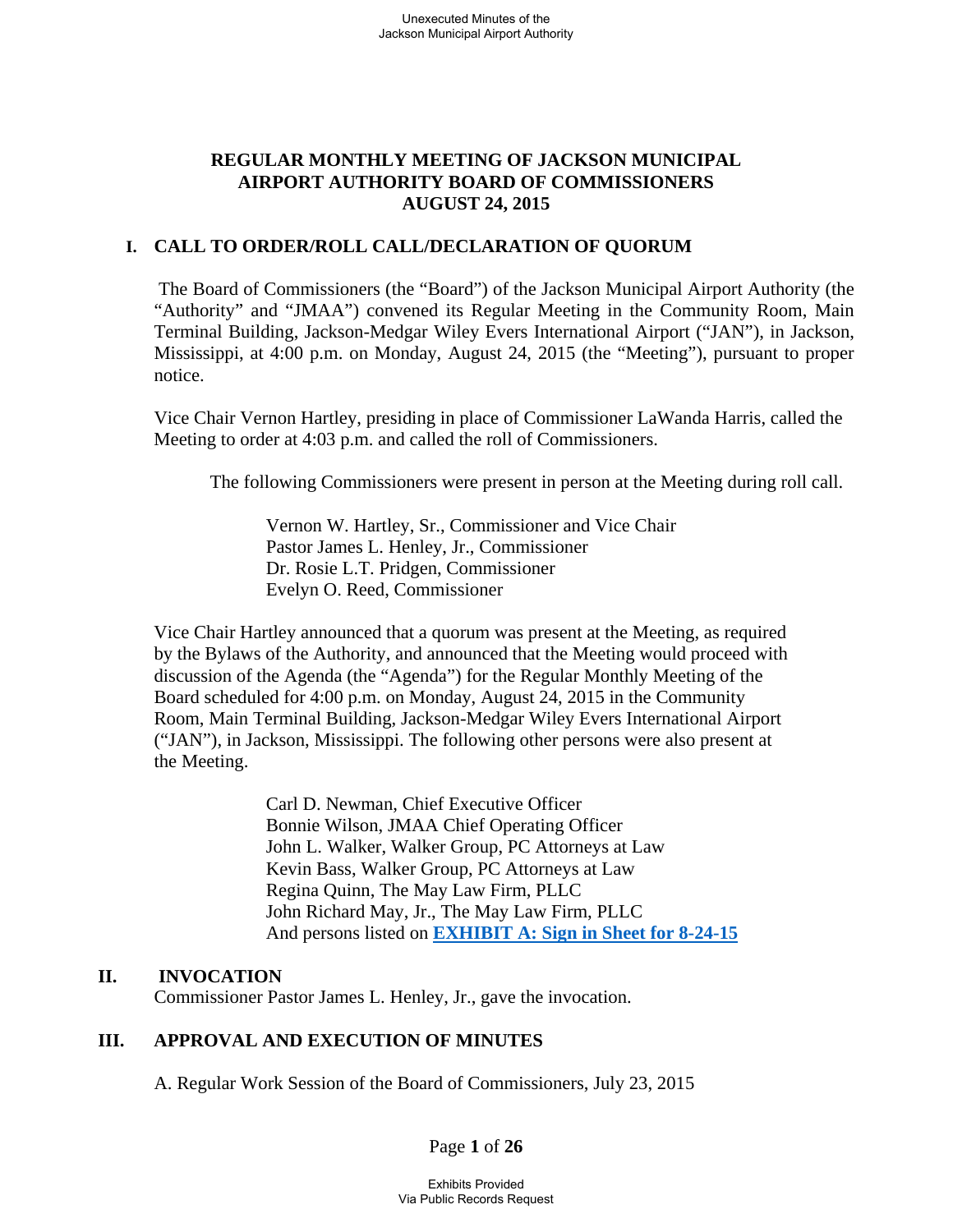B. Regular Meeting of the Board of Commissioners, July 27, 2015

## **RESOLUTION CY-2015-122**

# **APPROVAL AND EXECUTION OF JULY MINUTES**

After discussion and review and upon the motion made by Commissioner Reed, seconded by Commissioner Pastor Henley, the Minutes of the Regular Work Session, July 23, 2015 and the Regular Meeting, July 27, 2015 were approved by the affirmative votes of all Commissioners present, and the following resolution was made and entered.

**RESOLVED**, that the Board hereby approves the Minutes of the Regular Work Session, July 23, 2015 and the Regular Meeting of the Board of Commissioners, July 27, 2015 as presented and directs that said minutes be filed in the appropriate minute book and records of the Authority.

Yeas: Hartley, Henley, Pridgen, Reed Nays: None Abstentions: None

August 24, 2015

#### **IV. PUBLIC COMMENTS**

None

## **V. REPORTS**

#### **A. Chair Harris**

None

#### **B. Chief Executive Officer**

Mr. Carl D. Newman, CEO, addressed comments to the Board as he went through Agenda items and made references to supporting documentation in the **Packet for 8-24-15 ("Meeting Packet").** The Meeting Packet is attached as an **Exhibit** to the August 24, 2015 Regular Monthly Meeting Minutes.

| 1. Airport Project Manager Summary, Period Ending    |  |
|------------------------------------------------------|--|
|                                                      |  |
| 2. Airport Activity Statistics Report, Period Ending |  |
|                                                      |  |

 $\overline{a}$ 1  *"Page #" refers to the page number in the meeting Packet.*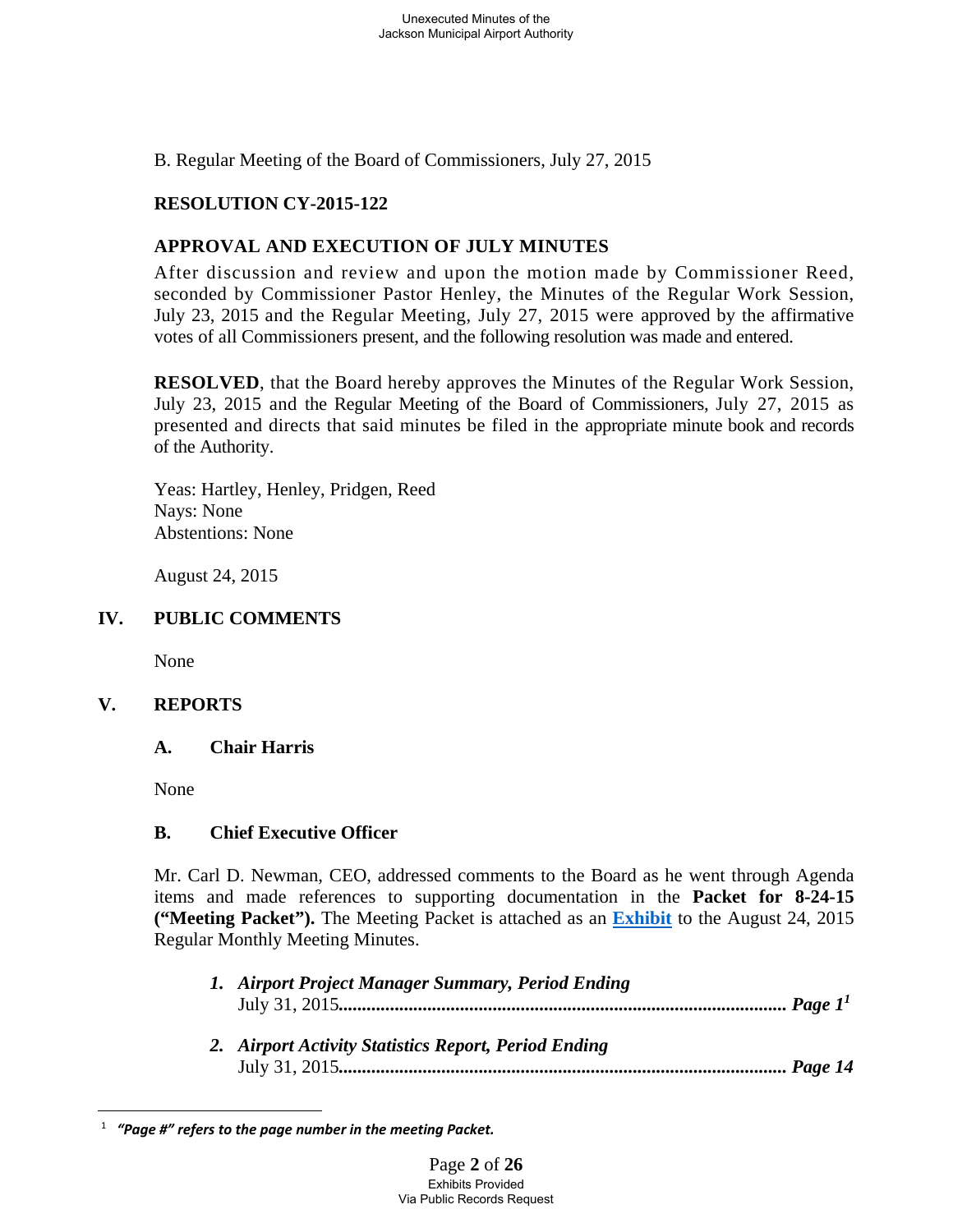# *3. Employee and Organizational Recognitions..............................................Page 28*

Mr. Newman and the Board congratulated Dominique Buckner, Communications Officer, Airport Communications for her selection as JMAA Employee of the Month for August, 2015, and then announced that Ms. Butler was recovering from an accident that occurred earlier on August 24, 2015. Mr. Newman informed the Board that Ms. Buckner would be recognized during the next Board Meeting, scheduled for September 28, 2015.

Mr. Newman then recognized Mr. Jack Thomas, Director, DBE & Community Development. Mr. Thomas introduced Ms. Rosa Kamau. He announced that Ms. Kamau is a student at Delta State University, majoring in Aviation Programs, and that she will be assisting with the AMAC Southeast Regional Conference scheduled in Jackson, MS on October 15, 2015.

## **C. Attorney**

Attorney Walker

Ms. LaWanda D. Harris, Commissioner and Chair entered the Meeting at 4:08 p.m. and replaced Vice Chair Hartley as the Presiding Officer.

## *1. Resolution Authorizing and Approving the Sale and Issuance of Jackson Municipal Airport Authority, Airport Revenue Refunding Bonds, Series 2015A (Non-AMT) and Series 2015B (AMT).*

## **RESOLUTION CY-2015-123**

## **AUTHORIZING THE SALE AND ISSUANCE OF REFUNDING BONDS**

Thereupon, Commissioner Henley offered and moved the adoption of the following resolution:

**RESOLUTION AUTHORIZING AND APPROVING THE SALE AND ISSUANCE OF BONDS DESIGNATED AS JACKSON MUNICIPAL AIRPORT AUTHORITY, AIRPORT REVENUE REFUNDING BONDS, SERIES 2015A (NON-AMT) AND JACKSON MUNICIPAL AIRPORT AUTHORITY, AIRPORT REVENUE REFUNDING BONDS, SERIES 2015B (AMT) OF THE JACKSON MUNICIPAL AIRPORT AUTHORITY; AUTHORIZING AND APPROVING THE FORM OF AND THE EXECUTION AND DELIVERY OF A FOURTH SUPPLEMENTAL INDENTURE OF TRUST, AN ESCROW TRUST AGREEMENT, A PRIVATE PLACEMENT AGREEMENT AND CERTAIN OTHER DOCUMENTS IN CONNECTION WITH SUCH REFUNDING BONDS; APPOINTING A TRUSTEE FOR SUCH FOURTH SUPPLEMENTAL INDENTURE OF TRUST; AUTHORIZING PROPER OFFICERS TO DO ALL OTHER THINGS DEEMED NECESSARY** 

Page **3** of **26**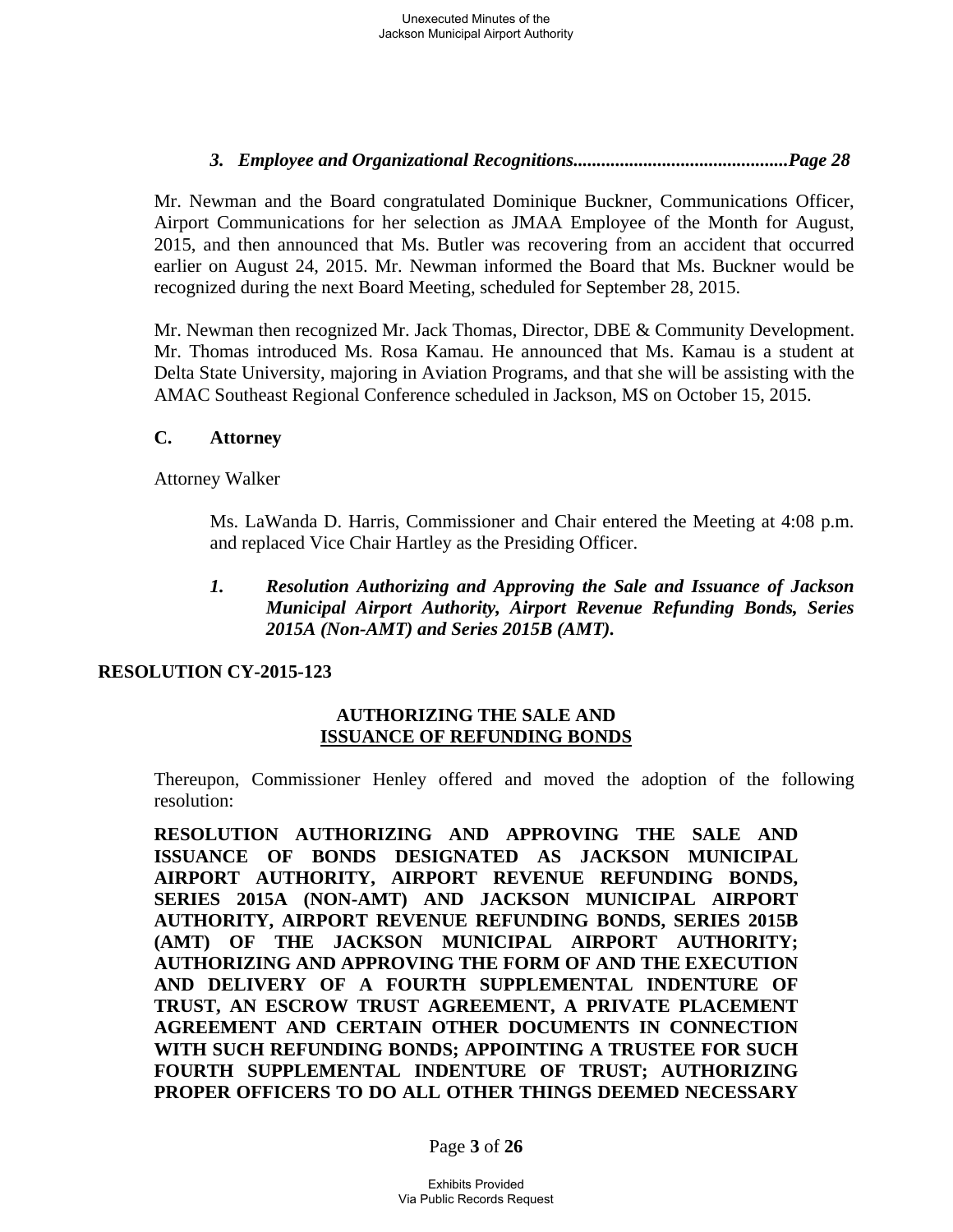## **OR ADVISABLE IN CONNECTION WITH THE SALE AND ISSUANCE OF SUCH REFUNDING BONDS; AND FOR RELATED PURPOSES.**

**WHEREAS**, the Jackson Municipal Airport Authority (the "Authority"), a body corporate and politic of the State of Mississippi (the "State"), was created by the City of Jackson, Mississippi (the "City"), pursuant to the provisions of Laws, 1958, ch. 230, as amended and currently codified as Sections 61-3-1 *et seq*., Mississippi Code of 1972, as amended (the "Act"), for the purpose of planning, establishing, developing, constructing, enlarging, improving, maintaining, equipping, operating, regulating and protecting Jackson-Medgar Wiley Evers International Airport (the "International Airport") located in Rankin County, Mississippi, and Hawkins Field ("Hawkins Field") located in Hinds County, Mississippi; and

**WHEREAS**, pursuant to the Act, the Board of Commissioners (the "Commission") of the Authority is authorized to issue revenue bonds of the Authority for the purposes set forth in the Act; and

**WHEREAS,** the Authority has undertaken, from time to time, a program of modernization and expansion of the Authority's principal facilities at the International Airport; and

**WHEREAS**, in order to fund a portion of the costs of such program of modernization and expansion of the International Airport, the Authority, pursuant to the Act, and an Indenture of Trust, dated as of December 1, 1996 (the "Original Indenture"), between the Authority and the Trustee, issued its \$8,095,000 Airport Revenue Refunding Bonds, Series 1996 ("Series 1996"), all as more fully described in the Original Indenture; and

**WHEREAS**, in order to further fund a portion of the costs of such program of modernization and expansion of the International Airport, the Authority, pursuant to the Act and a First Supplemental Indenture of Trust, dated as of March 15, 1998 (the "First Supplemental Indenture"), between the Authority and the Trustee, issued its \$12,920,000 Airport Revenue Refunding Bonds, Series 1998A (the "Series 1998A Bonds") and \$1,140,000 Airport Revenue Refunding Bonds, Series 1998B (the "Series 1998B Bonds" and together with the Series 1998A Bonds, the "Series 1998 Bonds"), all as more fully described in the First Supplemental Indenture; and

**WHEREAS**, in order to further fund a portion of the costs of such program of modernization and expansion of the International Airport, the Authority, pursuant to the Act and a Second Supplemental Indenture of Trust, dated as of June 1, 2005 (the "Second Supplemental Indenture") between the Authority and the Trustee, issued its \$17,200,000 Airport Revenue Bonds, Series 2005A (Non-AMT) (the "Series 2005A Bonds"), its \$7,775,000 Airport Revenue Bonds, Series 2005B (AMT) (the "Series 2005B Bonds") and its \$8,260,000 Airport Revenue Bonds, Series 2005C (Taxable) (the "Series 2005C Bonds" and together with the Series 2005A Bonds and the Series 2005B Bonds, the "Series 2005 Bonds"), all as more fully described in the Second Supplemental Indenture; and

**WHEREAS**, in order to further fund a portion of the costs of such program of modernization and expansion of the International Airport and to advance refund and defease a portion of the Series 1998A Bonds, the Authority, pursuant to the Act and a Third Supplemental Indenture of Trust, dated as of March 1, 2007 (the "Third Supplemental Indenture"), between the Authority and the Trustee, issued its \$6,480,000 Gulf Opportunity Zone Airport Revenue Refunding Bonds, Series 2007A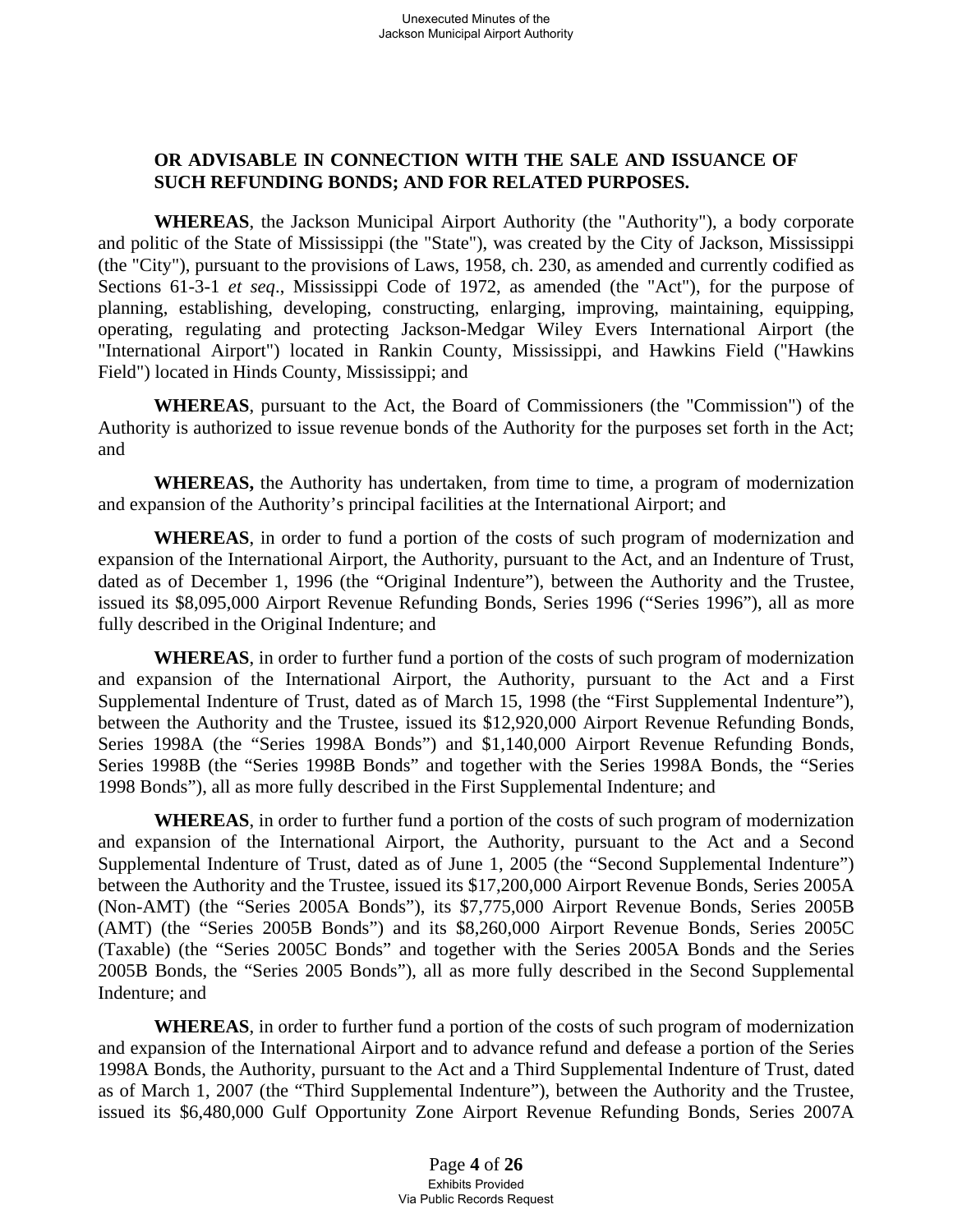(AMT) (the "Series 2007A Bonds") and its \$7,620,000 Airport Revenue Refunding Bonds, Series 2007B (Non-AMT) (the "Series 2007B Bonds" and together with the Series 2007A Bonds, the "Series 2007 Bonds"), all as more fully described in the Third Supplemental Indenture; and

**WHEREAS**, the Series 1996 Bonds and the Series 1998 Bonds are no longer outstanding; and

**WHEREAS**, the Original Indenture provides that any Additional Bonds (as defined in the Original Indenture) issued pursuant to the terms and conditions of the Original Indenture shall be secured by the Net Revenues (as defined in the Original Indenture) on a parity with the outstanding Series 2005 Bonds, the Series 2007 Bonds, and any other Additional Bonds issued pursuant to the Original Indenture; and

**WHEREAS**, the Second Supplemental Indenture expanded the definition of Net Revenues to provide that Customer Facility Charges (as defined therein) are included in Net Revenues; and

**WHEREAS**, the Original Indenture provides that any Additional Bonds issued pursuant to the terms and conditions of the Original Indenture may, in additional to Net Revenues, also be secured by Series Security; and

**WHEREAS**, the Second Supplemental Indenture provided that Passenger Facility Charges (as defined therein) were pledged as Series Security for the Series 2005 Bonds; and

**WHEREAS**, the Commission has determined it to be in the best interests of the Authority to refund and defease all of the Series 2005A Bonds and the Series 2005B Bonds through the issuance of Additional Bonds as authorized under the Original Indenture; and

**WHEREAS,** the Commission has further determined it to be in the best interest of the Authority to adopt the Fourth Supplemental Indenture, dated September 1, 2015 (the "Fourth Supplemental Indenture"), in accordance with the Original Indenture to implement the Series 2015 Refunding Project (as hereinafter defined); and

**WHEREAS**, the Commission hereby authorizes the issuance of two (2) additional Series of Bonds under the Original Indenture and the Fourth Supplemental Indenture, designated as the Jackson Municipal Airport Authority, Airport Revenue Refunding Bonds, Series 2015A (Non-AMT) (the "Series 2015A Bonds") and the Jackson Municipal Airport Authority Airport Revenue Refunding Bonds, Series 2015B (AMT) (the "Series 2015B Bonds" and together with the Series 2015A Bonds, the "Series 2015 Refunding Bonds") for the purpose of providing funds with which to implement the Series 2015 Refunding Project and to pay the Costs of Issuance (as defined in the Fourth Supplemental Indenture) of the Series 2015 Refunding Bonds, which Series 2015 Refunding Bonds will be issued as Additional Bonds under the Original Indenture and the Fourth Supplemental Indenture; and

**WHEREAS,** the principal amount of the Series 2015 Refunding Bonds shall not exceed \$26,000,000; and

**WHEREAS**, the Commission further authorizes the fulfilling of all requirements for the issuance of Additional Bonds under the Original Indenture (including the filing with the Trustee of the instruments, resolutions, statements, opinions and certifications required by Article III of the Original Indenture) and all other things necessary to make the Fourth Supplemental Indenture a valid

Page **5** of **26**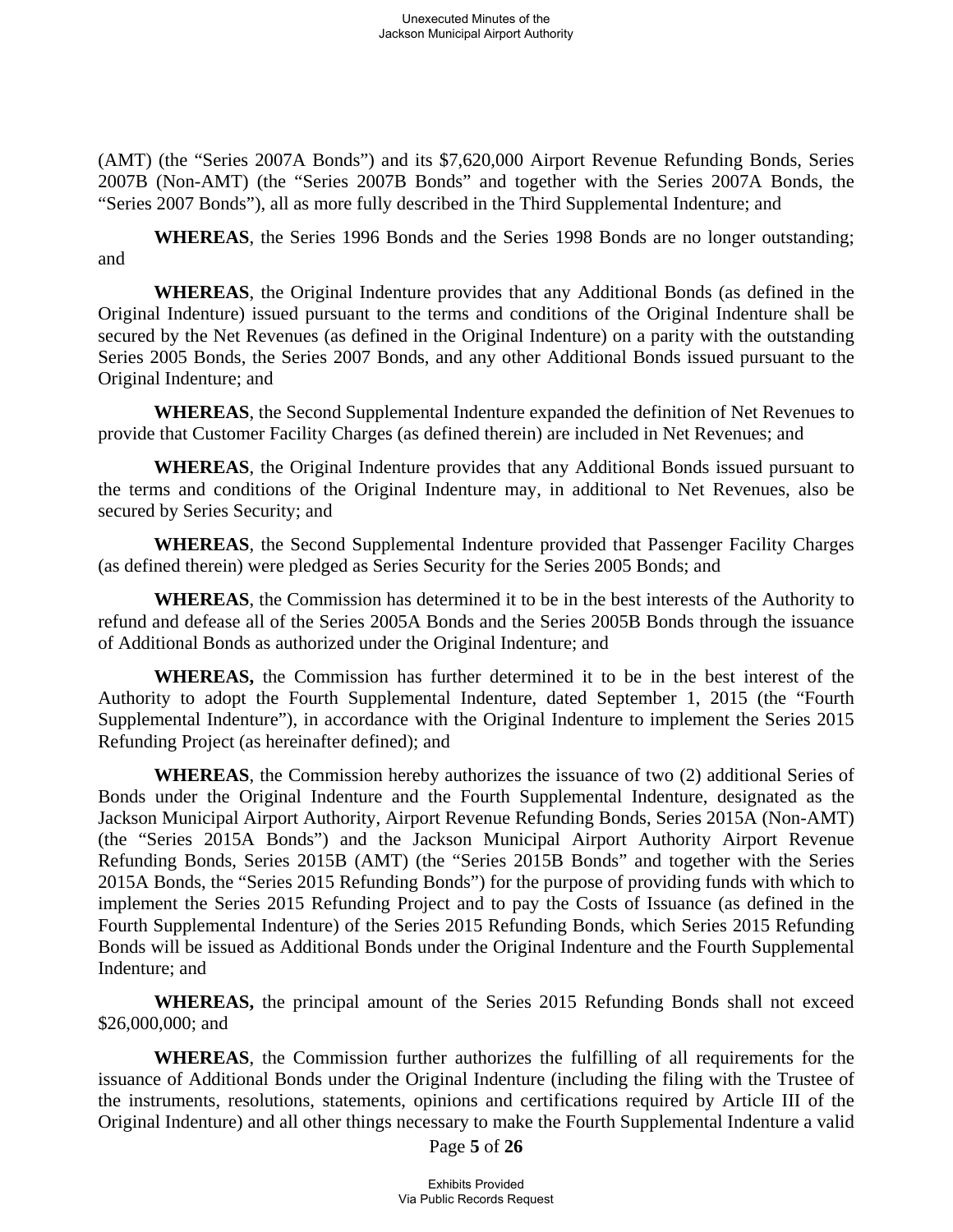and binding supplement to the Original Indenture in accordance with its terms and a valid assignment and pledge of the Net Revenues pledged for the payment of principal of and interest on the Series 2015 Refunding Bonds and any other bonds issued on a parity therewith in accordance with the terms of the Original Indenture, including, but not limited to the Series 2005C Bonds, the Series 2007 Bonds, and any other Additional Bonds in accordance with the Original Indenture, including all supplements thereto, are in all respects hereby authorized by the Board on behalf of the Authority; and

**WHEREAS**, all things necessary to make the Fourth Supplemental Indenture a valid assignment and pledge of the Net Revenues and the Passenger Facility Charges for the payment of the principal of and interest on the Series 2015 Refunding Bonds, are in all respects authorized by the Commission on behalf of the Authority; and

**WHEREAS**, the Commission is now ready to proceed with the issuance of such revenue refunding bonds for the purpose of providing funds with which to refund all of the Series 2005A Bonds and the 2005B Bonds (the "Series 2005 Refunded Bonds"), and pay the costs of issuance for such refunding bonds (collectively, the "Series 2015 Refunding Project"); and

**WHEREAS**, the Commission hereby declares that the Series 2015 Refunding Bonds shall not be issued unless all of the applicable requirements of the Act are met and, in addition, the net present value savings from the transaction shall be at least 3% of the principal amount of the Series 2005 Refunded Bonds being refunded, calculated after taking into account all costs of issuance of the transaction; and

**WHEREAS**, the Series 2015 Refunding Bonds will be issued pursuant to the Fourth Supplemental Indenture of Trust to finance the Series 2015 Refunding Project; and

**WHEREAS**, the Fourth Supplemental Indenture will be supplemental and amendatory to the Original Indenture, the First Supplemental Indenture, the Second Supplemental Indenture, and the Third Supplemental Indenture; and

**WHEREAS**, the sale and issuance of the Series 2015 Refunding Bonds will be conditioned upon the approval by the City Council of the City of the issuance of the Series 2015 Refunding Bonds; and

**WHEREAS**, the refunding and defeasance of the Series 2005 Refunded Bonds will be carried out pursuant to the Fourth Supplemental Indenture and pursuant to an Escrow Trust Agreement, dated as of September 1, 2015 (the "Escrow Agreement"), between the Authority and Trustmark National Bank, as escrow agent; and

**WHEREAS**, the Series 2015 Refunding Project is in accordance with the provisions of the Act; and

**WHEREAS**, the Authority is now desirous of proceeding with the financing of the 2015 Refunding Project through the sale and issuance of the Series 2015 Refunding Bonds; and

**WHEREAS**, because of the nature of the Series 2015 Refunding Project and the Series 2015 Refunding Bonds, the Authority has determined that it is in the best interest of the Authority, as allowed by the Act, to authorize the sale of the Series 2015 Refunding Bonds on the basis of a private placement rather than a public sale by competitive bid; and

> Page **6** of **26** Exhibits Provided Via Public Records Request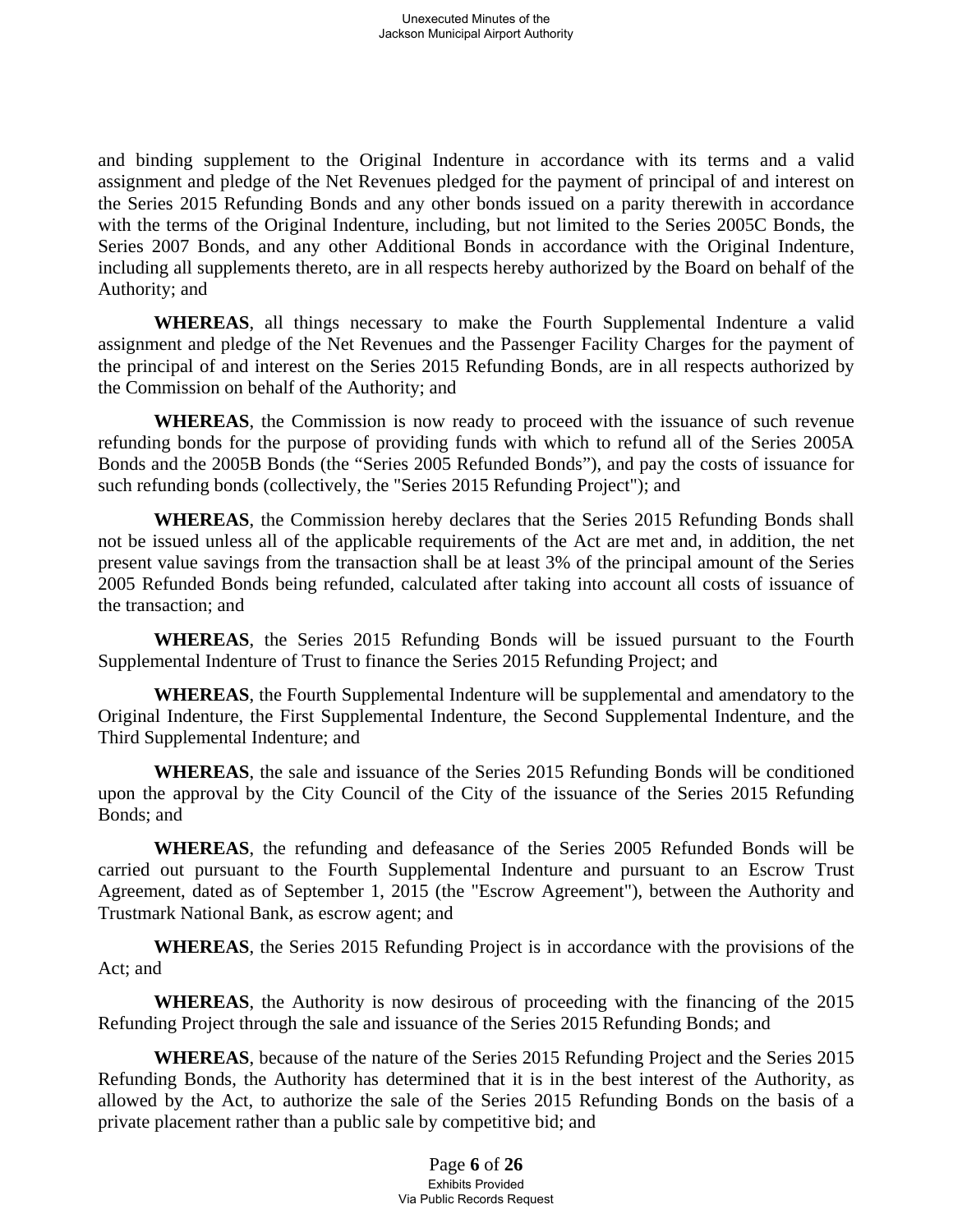**WHEREAS**, the Authority proposes to sell and issue the Series 2015 Refunding Bonds to Trustmark National Bank (the "Bank") pursuant to a Private Placement Agreement (the "Private Placement Agreement") between the Authority and the Bank provided that the Agreement shall not be entered into by the Authority until such time as its Financial Advisor, Public Financial Management, Inc., can demonstrate that the net present value savings resulting from the issuance of the Series 2015 Refunding Bonds shall be at least 3% of the principal amount of the Series 2005 Refunded Bonds, calculated after taking into account all costs of issuance of the Series 2015 Refunding Bonds; and

**WHEREAS**, forms of the following have been prepared and submitted to the Authority:

the Fourth Supplemental Indenture under which the Series 2015 Refunding Bonds will be issued and by which they will be secured;

the Escrow Agreement pursuant to which the proceeds of the Series 2015 Refunding Bonds, together with other available funds of the Authority, will be used to refund and defease the Series 2005 Refunded Bonds; and

the Private Placement Agreement providing for the sale, by the Authority, and the purchase, by the Bank, of the Series 2015 Refunding Bonds; and

**WHEREAS**, it appears that each of the documents, referred to above and currently before the Commission, is in appropriate form and is an appropriate document for the purposes identified; and

**WHEREAS**, the Series 2015 Refunding Bonds will be issued under and secured by the terms of the Original Indenture and the Fourth Supplemental Indenture and will be on a parity with the Series 2005C Bonds, the Series 2007 Bonds, and any Additional Bonds subsequently issued under the Original Indenture, as amended and supplemented from time to time; and

**WHEREAS**, all conditions, acts and things required by the Act and the Constitution and laws of the State to have existed, to have happened and to have been performed precedent to and in connection with the adoption of this Resolution, the sale and issuance of the Series 2015 Refunding Bonds, the execution and delivery of the Fourth Supplemental Indenture, the Escrow Agreement, and the Private Placement Agreement, have happened and have been performed in regular and due time, form and manner as required by law; and

**WHEREAS**, it is proposed that the Authority should take all such additional actions, make all such elections, authorize the filings of such certificates, applications, reports and notices, and authorize such other actions and proceedings as shall be necessary in connection with the sale and issuance of the Series 2015 Refunding Bonds.

## **NOW, THEREFORE, BE IT RESOLVED, DETERMINED AND ORDERED BY THE BOARD OF COMMISSIONERS OF THE AUTHORITY, ACTING FOR AND ON BEHALF OF THE AUTHORITY, AS FOLLOWS:**

This Resolution is adopted pursuant to the Act.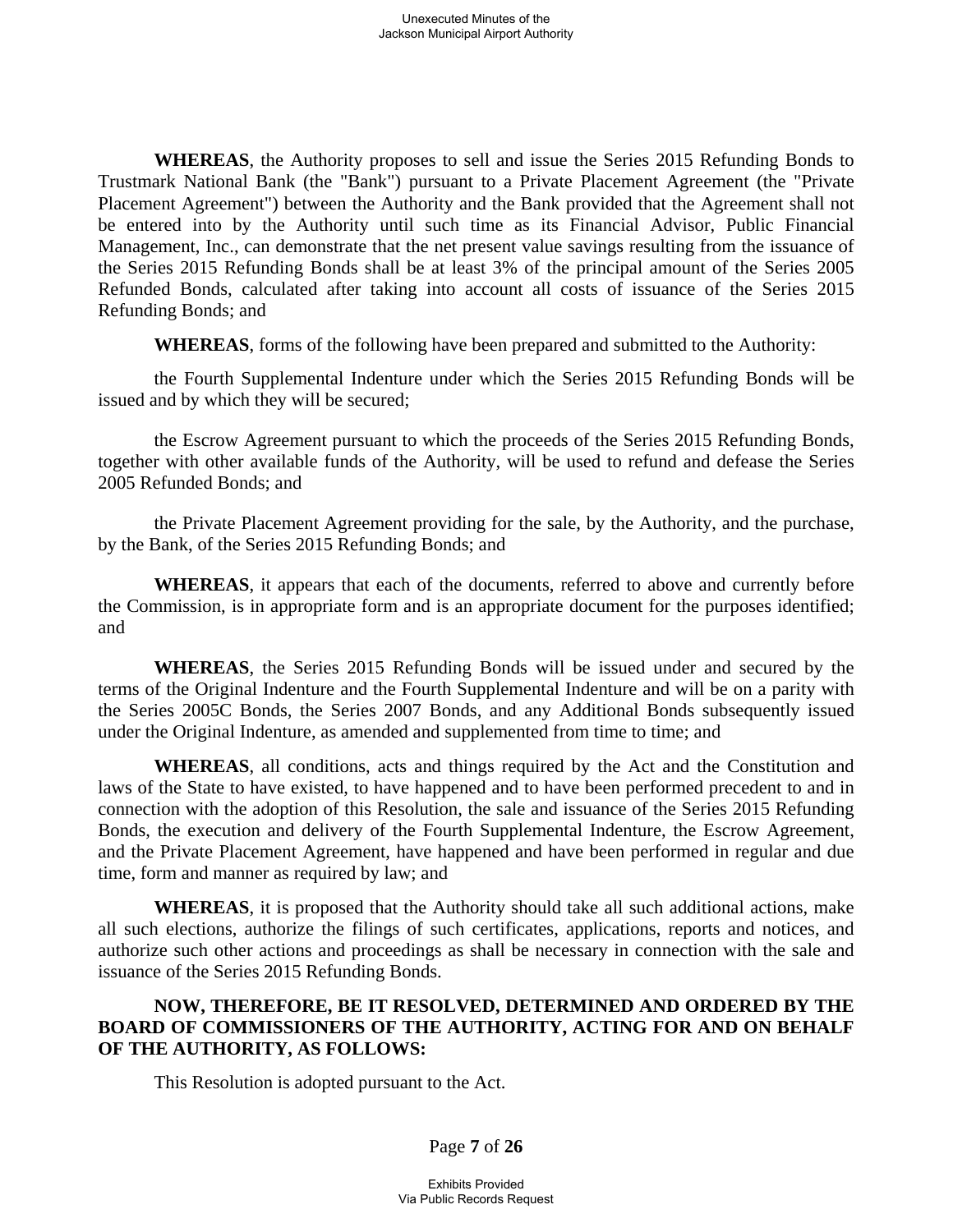The sale and issuance of the Series 2015 Refunding Bonds for the purpose of providing funds for the Series 2015 Refunding Project pursuant to the Act is hereby authorized.

To finance the Series 2015 Refunding Project, the sale and issuance of the Series 2015 Refunding Bonds are hereby authorized, subject to the provisions of this Resolution, the Original Indenture, as amended and supplemented, and the Fourth Supplemental Indenture. The Series 2015 Refunding Bonds shall be issuable as registered bonds, in denominations as provided by the Original Indenture, as amended and supplemented, and the Fourth Supplemental Indenture, and shall be payable as to principal and interest as provided in the Original Indenture, as amended and supplemented, and the Fourth Supplemental Indenture, and shall be dated as of the date set forth in the Fourth Supplemental Indenture. The Series 2015 Refunding Bonds shall be subject to prior redemption as provided in the Fourth Supplemental Indenture and shall mature at the times and in the principal amounts and shall bear interest at the rate or rates per annum, payable at the times, as provided in the Fourth Supplemental Indenture, subject to the limitation that the Series 2015 Refunding Bonds shall not bear a greater overall rate to maturity than thirteen percent (13%) per annum. The form of the Series 2015 Refunding Bonds and the provisions for signatures, authentication, payment, redemption and number shall be as set forth in the Original Indenture, as amended and supplemented, and the Fourth Supplemental Indenture. The final maturity of the Series 2015 Refunding Bonds shall not be later than October 1, 2035. All other terms and provisions of the Series 2015 Refunding Bonds shall be as set forth in the Original Indenture, as amended and supplemented, and the Fourth Supplemental Indenture.

In accordance with the requirements of the Act, the Board hereby finds, determines and adjudicates that (a) the Authority shall make payments in amounts which shall be equal to the amount payable as interest, premium, if any, and principal, either at the stated maturities of the Series 2015 Refunding Bonds as set forth in the Fourth Supplemental Indenture or upon redemption prior to maturity as set forth in the Fourth Supplemental Indenture; (b) the Fourth Supplemental Indenture, the Escrow Agreement, and the Private Placement Agreement, are in full compliance and conformity with all provisions of the Act, and (c) the Series 2015 Refunding Project is for a lawful and valid purpose in that it will satisfy all of the applicable requirements of the Act, result in the enhancement of the Authority's annual cash flow and provide flexibility to the Authority in the financing of its future projects.

The Series 2015 Refunding Bonds shall be secured by the pledge effected by the Original Indenture, as amended and supplemented, and the Fourth Supplemental Indenture and shall be limited obligations of the Authority payable solely from and secured by a pledge of the Net Revenues, the Passenger Facility Charges and other monies and property pledged under the Original Indenture, as amended and supplemented, and the Fourth Supplemental Indenture, and shall be on a parity with the Series 2005C Bonds, the Series 2007 Bonds, and any Additional Bonds subsequently issued under the Original Indenture, as amended and supplemented from time to time. The Series 2015 Refunding Bonds will not constitute a debt, liability or general obligation of the Authority, the City, the State or any political subdivision thereof or a pledge of the faith and credit of the Authority, the City, the State or any political subdivision thereof but shall be payable solely as hereinabove provided and will not directly, indirectly or contingently, obligate the City or the State to levy or to pledge any form of taxation whatsoever for the payment thereof.

> Page **8** of **26** Exhibits Provided Via Public Records Request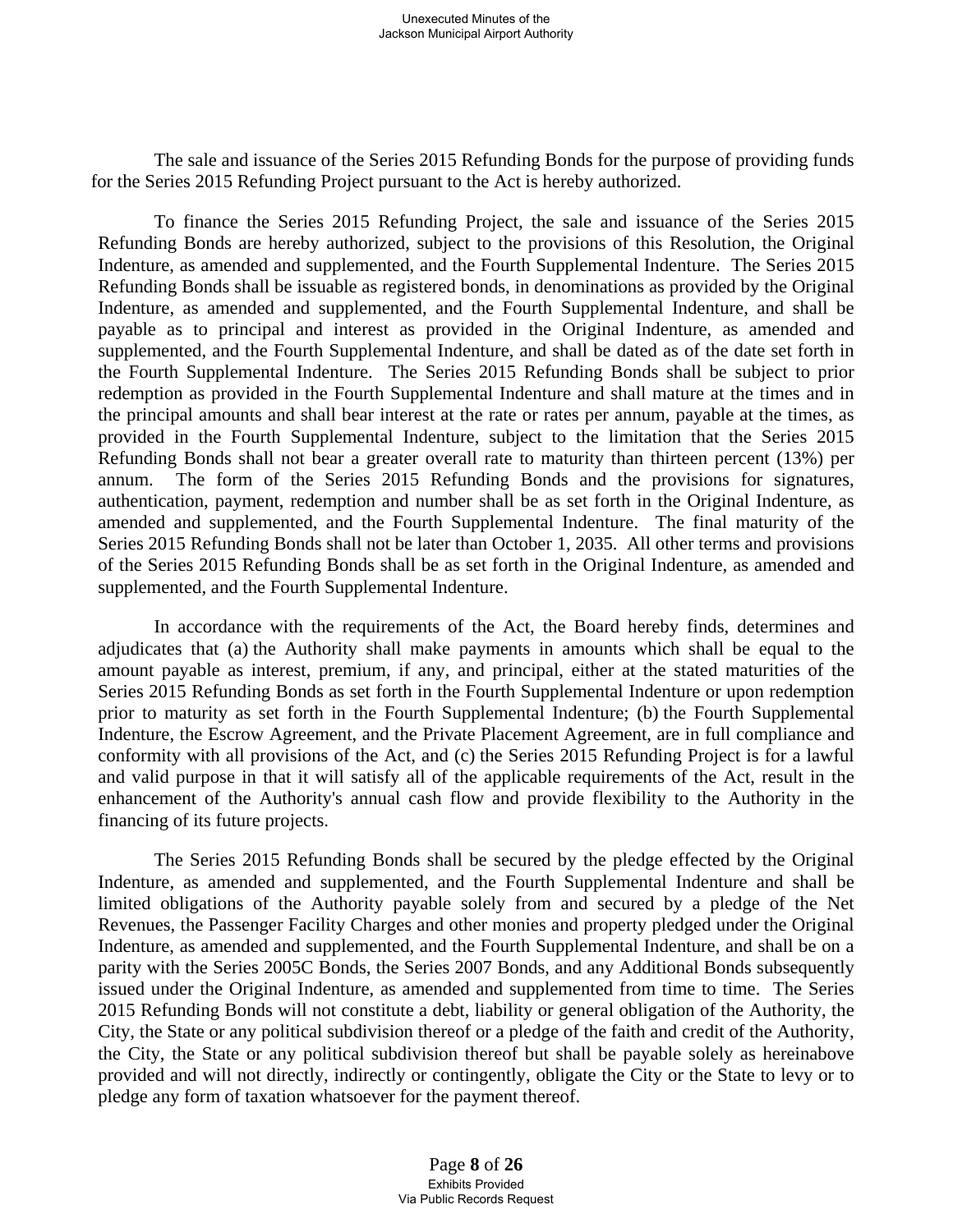Except as supplemented by the First Supplemental Indenture, the Second Supplemental Indenture, the Third Supplemental Indenture, and the Fourth Supplemental Indenture, the Original Indenture, in the form submitted at this meeting and made a part of this Resolution, as though set forth in full herein, shall be, and the same hereby is, ratified and confirmed in said form.

The Fourth Supplemental Indenture, in the form submitted at this meeting and made part of this Resolution, as though set forth in full herein, shall be, and the same hereby is, approved in substantially said form. The Chairperson of the Commission (the "Chairperson") and the Chief Executive Officer of the Authority are hereby authorized and directed to execute and deliver the Fourth Supplemental Indenture with such changes, insertions and omissions as may be approved by such officers, said execution being conclusive evidence of such approval.

The Escrow Agreement in the form submitted to this meeting and made a part of this Resolution, as though set forth in full herein, shall be, and the same hereby is, approved in substantially said form. The Chairperson and the Chief Executive Officer are hereby authorized and directed to execute and deliver the Escrow Agreement with such changes, insertions and omissions as may be approved by such officers, said execution being conclusive evidence of such approval.

The Private Placement Agreement in the form submitted at this meeting and made a part of this Resolution, as though set forth in full herein, shall be, and the same hereby is, approved in substantially said form. The Chairperson or the Chief Executive Officer is hereby authorized and directed to execute and deliver the Private Placement Agreement with such changes, insertions and omissions as may be approved by either of such officers, said execution being conclusive evidence of such approval; provided, however, that such officers shall not execute the Private Placement Agreement on behalf of the Authority until such time as the Financial Advisor, Public Financial Management, Inc., can demonstrate that the net present value savings resulting from the issuance of the Series 2015 Refunding Bonds shall be at least 3% of the principal amount of the Series 2005 Refunded Bonds, calculated after taking into account all costs of issuance of the Series 2015 Refunding Bonds.

Copies of the documents provided for in Sections 7 through 9 of this Resolution in the forms submitted to this meeting and approved in substantially said forms by this Resolution are on file in the office of the Chief Executive Officer.

The Series 2015 Refunding Bonds shall be executed by the manual or facsimile signature of the Chairperson and the seal of the Authority (or a facsimile thereof) shall be imprinted, impressed or otherwise reproduced on the Series 2015 Refunding Bonds and attested by the manual or facsimile signature of the Chief Executive Officer. The Series 2015 Refunding Bonds shall be delivered to the Trustee for proper authentication and delivery to the Bank upon instructions to that effect.

The Authority deems it most advantageous to designate, and hereby designates, Trustmark National Bank as purchaser of the Series 2015 Refunding Bonds.

The Series 2015 Refunding Bonds will be sold by the Authority to the Bank upon the terms and conditions as set forth in the Private Placement Agreement; provided that the execution of the

Page **9** of **26**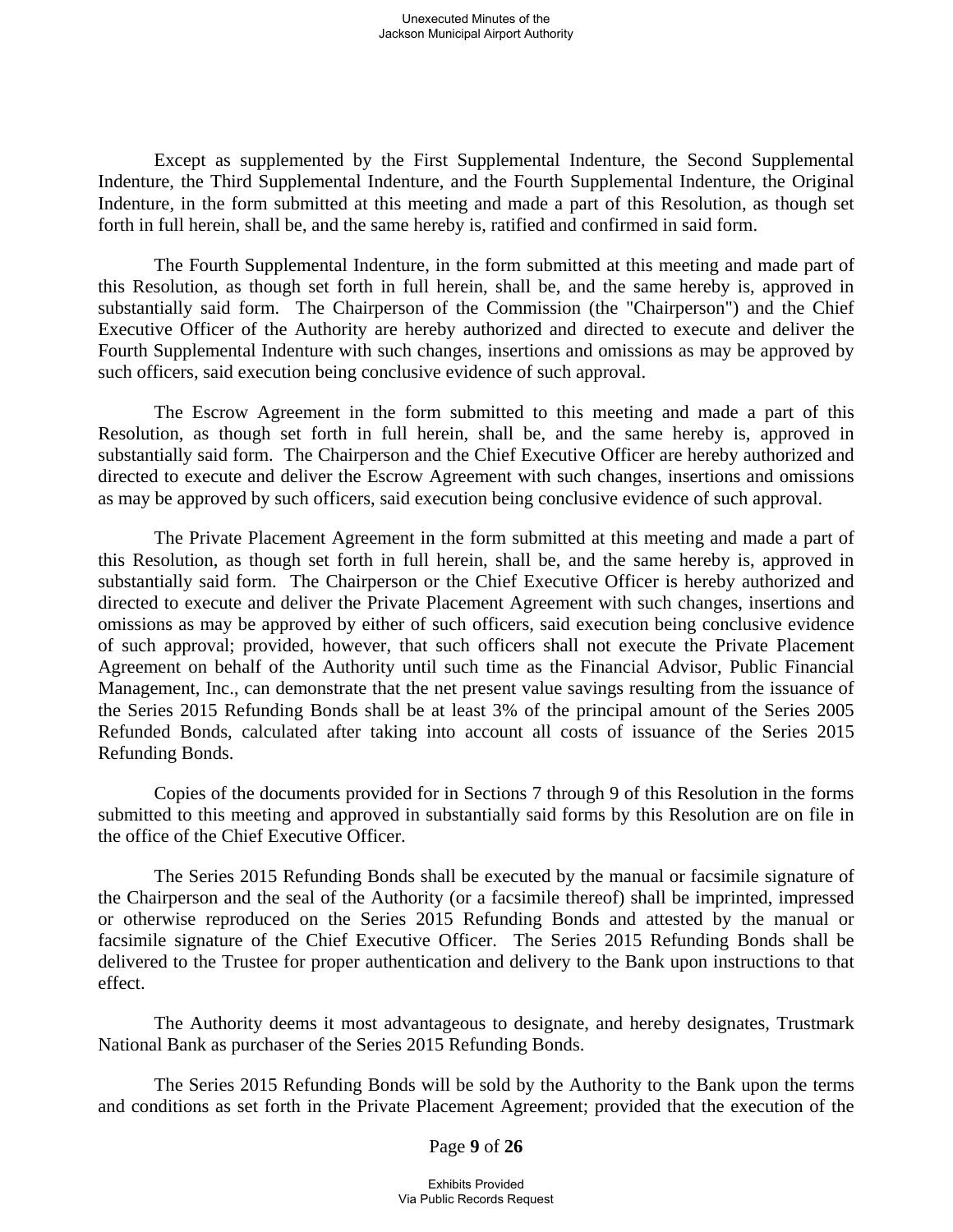Private Placement Agreement by the Authority shall be subject to satisfaction of the requirements set forth in Section 9 above.

The Authority hereby designates Trustmark National Bank to serve as the Trustee for the Series 2015 Refunding Bonds pursuant to the Fourth Supplemental Indenture.

The Authority hereby designates Trustmark National Bank to serve as Escrow Agent for the Series 2015 Refunding Bonds pursuant to the Fourth Supplemental Indenture and the Escrow Agreement.

Except as otherwise expressly provided herein, nothing in this Resolution or the Fourth Supplemental Indenture, express or implied, is intended or shall be construed to confer upon any person or firm or corporation other than the Authority, the holders of the Series 2015 Refunding Bonds issued under the Original Indenture, as amended and supplemented, and the Fourth Supplemental Indenture, and the Trustee, any right, remedy or claim, legal or equitable, under and by reason of this Resolution or any of the provisions hereof, the Original Indenture, as amended and supplemented, or the Fourth Supplemental Indenture or any provision thereof. This Resolution, the Original Indenture, as amended and supplemented, and the Fourth Supplemental Indenture and all of their provisions are intended to be and shall be for the sole and exclusive benefit of the Authority and the holders, from time to time, of the Series 2015 Refunding Bonds and to the extent applicable thereto, the holders, from time to time, of the Series 2005C Bonds, the Series 2007 Bonds, and any Additional Bonds subsequently issued under the Original Indenture, as amended and supplemented from time to time.

In case any one or more of the provisions of this Resolution, the Original Indenture, as amended and supplemented, the Fourth Supplemental Indenture, the Escrow Agreement, the Private Placement Agreement, or the Series 2015 Refunding Bonds issued or approved hereby shall, for any reason, be held to be illegal or invalid, such illegality or invalidity shall not affect any of the other provisions of this Resolution, the Original Indenture, as amended and supplemented, the Fourth Supplemental Indenture, the Escrow Agreement, the Private Placement Agreement, or the Series 2015 Refunding Bonds, but this Resolution, the Original Indenture, as amended and supplemented, the Fourth Supplemental Indenture, the Escrow Agreement, the Private Placement Agreement, and the Series 2015 Refunding Bonds shall be construed and enforced as if such illegal or invalid provision or provisions had not been contained therein. The terms and conditions set forth in the Fourth Supplemental Indenture, the pledge of the moneys and property under the Fourth Supplemental Indenture, the creation of the funds provided for in the Fourth Supplemental Indenture, the provisions relating to the proceeds derived from the sale of the Series 2015 Refunding Bonds pursuant to and under the Original Indenture, as amended and supplemented, and the Fourth Supplemental Indenture and the handling of said moneys, property and receipts are all commitments and agreements on the part of the Authority and the validity or the invalidity of the Fourth Supplemental Indenture shall not affect the commitments on the part of the Authority to create such funds and to handle such proceeds and such moneys, property and receipts for the purposes, in the manner and according to the terms and conditions fixed in the Original Indenture, as amended and supplemented, and the Fourth Supplemental Indenture, it being the intention hereof that such commitments on the part of the Authority are binding as if contained in this Resolution separate and

> Page **10** of **26** Exhibits Provided Via Public Records Request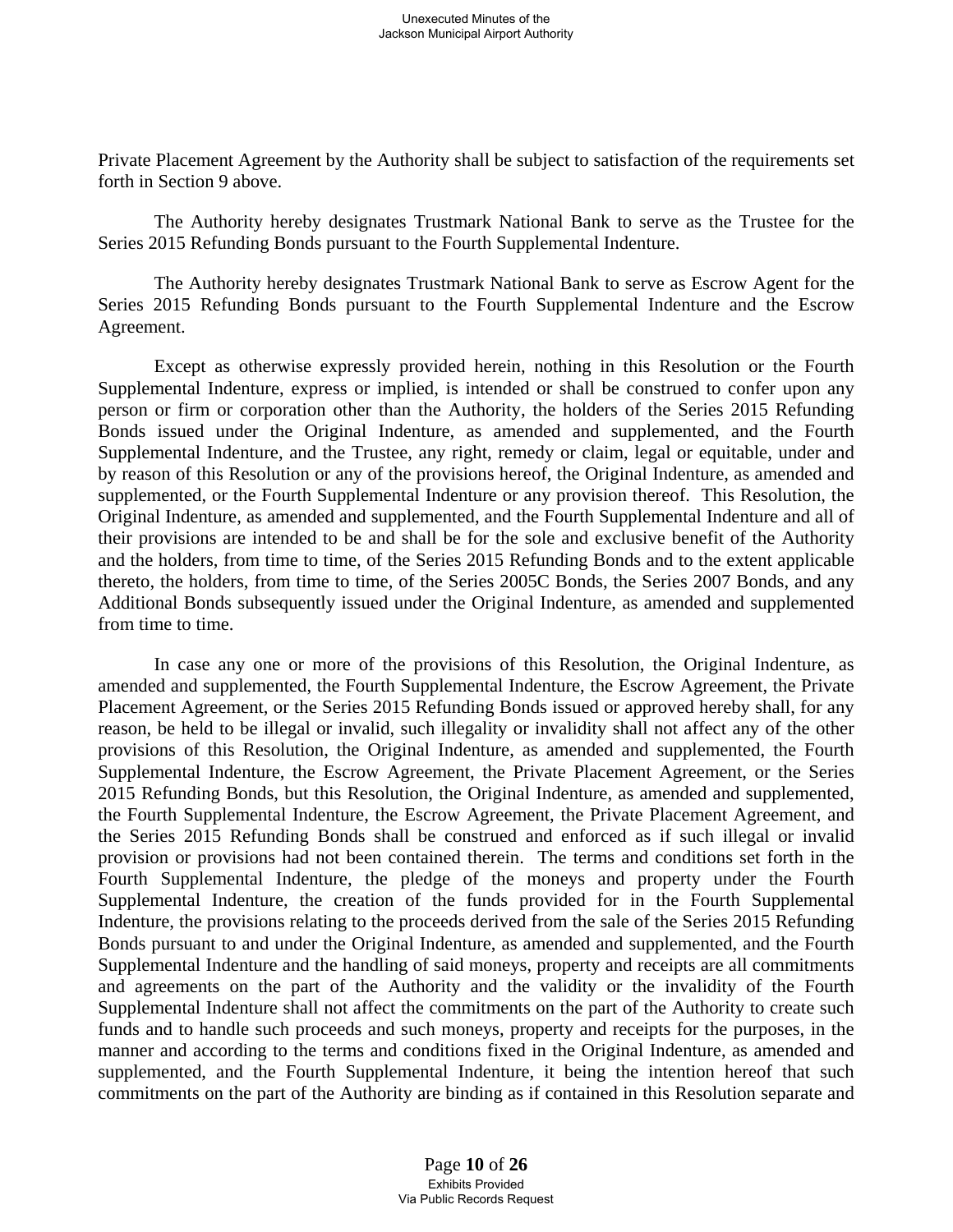apart from the Original Indenture, as amended and supplemented, and the Fourth Supplemental Indenture.

The Chief Executive Officer is hereby authorized to cause to be paid out of the proceeds of the sale of the Series 2015 Refunding Bonds such legal, accounting, financial and printing expenses, and all such other expenses, incurred by or on behalf of the Authority and the Trustee in connection with the issuance of the Series 2015 Refunding Bonds, as may be permitted to be paid therefrom pursuant to the terms of the Original Indenture, as amended and supplemented, the Fourth Supplemental Indenture, the Private Placement Agreement and applicable law.

The Authority covenants to comply with each requirement of the Internal Revenue Code of 1986, as amended (the "Code"), as necessary to maintain the exclusion of interest on the Series 2015 Refunding Bonds from gross income for federal income tax purposes, and in furtherance thereof, to comply with a certificate of the Authority to be executed and delivered concurrently with the issuance and delivery of the Series 2015 Refunding Bonds, or such other covenants as may, from time to time, be required to be complied with in order to maintain the exclusion of interest on the Series 2015 Refunding Bonds from gross income for federal income tax purposes. The Authority shall not use or permit the use of any of the proceeds of the Series 2015 Refunding Bonds, or any other funds of the Authority, directly or indirectly, to acquire any securities, obligations or other investment property, and shall not take or permit to be taken any other action or actions, which would cause any Series 2015 Refunding Bond to be an "arbitrage bond" as defined in Section 148 of the Code. Notwithstanding any other provisions to the contrary, so long as necessary in order to maintain the exclusion of interest on the Series 2015 Refunding Bonds from gross income for federal income tax purposes under the Code, the covenants contained in this Section 19 shall survive the payment of the Series 2015 Refunding Bonds and the interest thereon, including any payment or defeasance thereof.

Prior to their delivery to the Purchaser, the Series 2015 Refunding Bonds shall be validated pursuant to Sections 31-13-1 *et seq*., Mississippi Code of 1972, as amended, and the Act, by the Chancery Court of Rankin County, Mississippi.

Any officer of the Authority is hereby authorized and directed to execute a non-arbitrage certification in order to comply with Section 148 of the Code, and the applicable regulations thereunder, and all other documents required for compliance with the Code.

The Chief Executive Officer, the Chairperson and any other officer of the Authority or member of the Commission be, and each of them is hereby, authorized and directed to do all acts and things required by them by this Resolution, the Original Indenture, as amended and supplemented, the Fourth Supplemental Indenture, the Escrow Agreement, and the Private Placement Agreement for the full and complete performance of all the terms, covenants and agreements contained in this Resolution, the Series 2015 Refunding Bonds, the Original Indenture, as amended and supplemented, the Fourth Supplemental Indenture, the Escrow Agreement, the Private Placement Agreement, and all of the documents necessary to conclude the sale and issuance of the Series 2015 Refunding Bonds.

Page **11** of **26**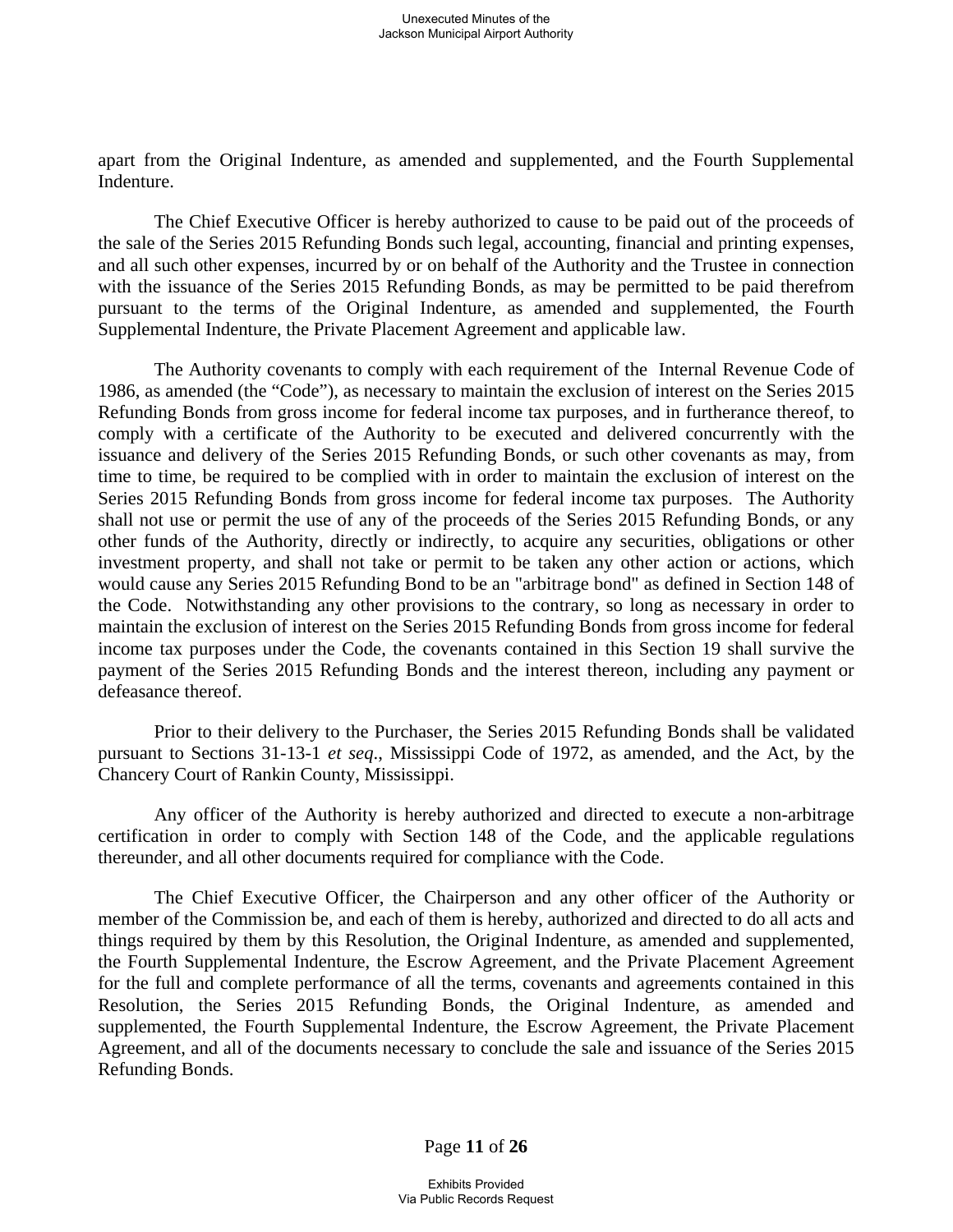The Chief Executive Officer be, and is hereby authorized and directed to publish a copy of this Resolution at least one time prior to delivery of the Series 2015 Bonds to the Bank in *The Rankin County News* and *The Clarion-Ledger*, newspapers having general circulations in the area served by the Authority. Such publication is determined to be appropriate action of the Authority in compliance with Section 61-3-29 of the Act.

No stipulation, obligation or agreement herein contained or contained in the Original Indenture, as amended and supplemented, the Fourth Supplemental Indenture, the Escrow Agreement, the Private Placement Agreement, or other documents necessary to conclude the sale and issuance of the Series 2015 Refunding Bonds shall be deemed to be a stipulation, obligation or agreement of any officer, director, agent or employee of the Authority or member of the Commission in his individual capacity, and no such officer, director, agent, employee, or member shall be personally liable on the Series 2015 Refunding Bonds or be subject to personal liability or accountability by reason of the sale and issuance thereof.

When the Series 2015 Bonds are issued, the Chief Executive Officer is hereby authorized and directed to prepare and furnish to the Bank and the Trustee certified copies of all the proceedings and records of the Authority relating to the Series 2015 Refunding Bonds, and such other affidavits and certificates as may be required to show the facts relating to the legality of the Series 2015 Refunding Bonds as such facts appear from the books and records in the Chief Executive Officer's custody and control or as otherwise known to him; and all such certified copies, certificates and affidavits, including any heretofore furnished, shall constitute representations of the Authority as to the truth of all statements contained therein.

From and after the execution and delivery of the documents hereinabove authorized, the proper officers, directors, agents, and employees of the Authority and members of the Commission are hereby authorized, empowered and directed to do all such acts and things and to execute all such documents, as may be necessary, to carry out and comply with the provisions of said documents, as executed, and are further authorized to take any and all further actions and execute and deliver any and all other documents and certificates as may be necessary or desirable in connection with the issuance of the Series 2015 Refunding Bonds and the execution and delivery of the Fourth Supplemental Indenture, the Escrow Agreement, the Private Placement Agreement, or other documents necessary to conclude the sale and issuance of the Series 2015 Refunding Bonds, from time to time, and to document the Authority's compliance with the Act.

The Chief Executive Officer and the Chairperson shall be, and hereby are, authorized and directed to make all final determinations necessary in connection with the sales and issuance of the Series 2015 Refunding Bonds, including, but not limited to, the dated date of the Series 2015 Refunding Bonds, the final principal amount of the Series 2015 Refunding Bonds, the maturity schedule relating to the Series 2015 Refunding Bonds, the redemption terms of the Series 2015 Refunding Bonds, the interest rate or rates to be borne by the Series 2015 Refunding Bonds, the price to be paid for the Series 2015 Refunding Bonds by the Purchaser, and any and all other terms thereof, and with respect to the price to be paid for the Series 2015 Refunding Bonds, subject to satisfaction of the requirement set forth in Section 9 of this Resolution.

> Page **12** of **26** Exhibits Provided Via Public Records Request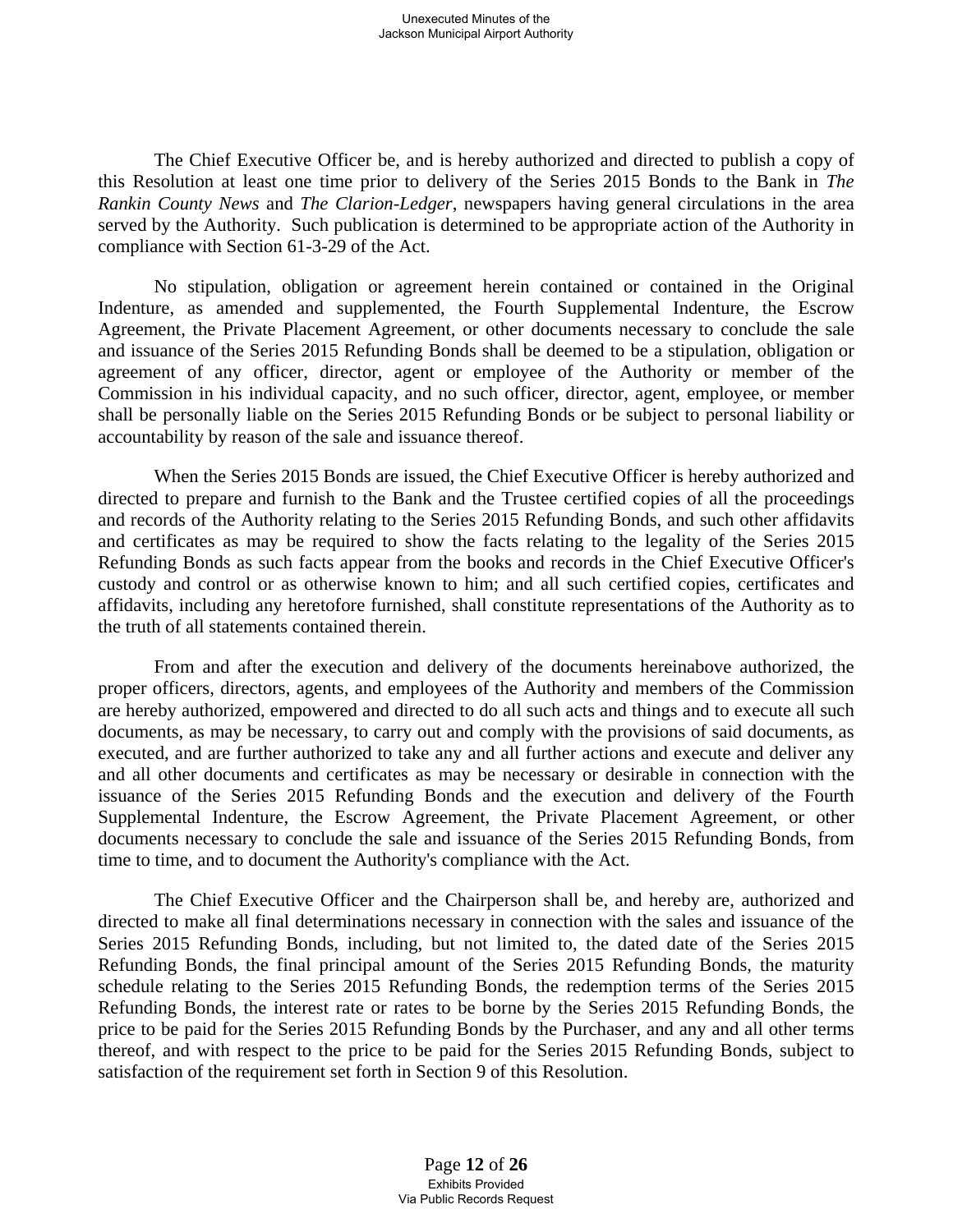The Authority hereby irrevocably elects and directs that the Series 2005 Refunded Bonds shall be refunded in accordance with the Original Indenture, as amended and supplemented, the Fourth Supplemental Indenture, and the Escrow Agreement. The Trustee shall be, and hereby is authorized and directed to timely give a conditional notice of redemption of the Series 2005 Refunded Bonds and to take such actions, including, but not limited to, entering into the Escrow Agreement, as may be required by the Original Indenture, as amended and supplemented, in connection with the Series 2015 Refunding Project.

All acts and doings of the officers of the Authority which are in conformity with the purposes and intents of this Resolution and in furtherance of the sale and issuance of the Series 2015 Refunding Bonds, from time to time, and the execution, delivery and performance of the Original Indenture, as amended and supplemented, the Fourth Supplemental Indenture, the Escrow Agreement, and the Private Placement Agreement shall be, and the same hereby are, in all respects approved and confirmed.

This Resolution shall become effective immediately and all resolutions and orders, or parts thereof, in conflict herewith are, to the extent of such conflict, repealed.

The motion was seconded by Commissioner Pridgen, and the question being put to a vote, the Resolution was adopted by the Commissioners, voting as follows:

Yeas: Hartley, Henley, Harris, Pridgen, Reed

Nays: None

Abstentions: None

The motion having received the affirmative vote of all of the members of the Board of Commissioners of the Jackson Municipal Airport Authority present, being a quorum of said Board, the Chairperson declared the motion carried and the Resolution adopted, this the 24th day of August 2015.

Chair Harris joined the Meeting during stating of the Motion concerning this Resolution at 4:08 p.m.

Attorney John May, Jr., Co-Bond Counsel, in response to an inquiry from Commissioner Dr. Pridgen, informed the Board that the Bond Resolution and other supporting document delivered during the Board Meeting on August 24, 2015 contained more information than the documents distributed on August 20, 2015 at the Board Work Session Meeting.

## *2. Adoption of the Resolution requiring businesses performing work activities with JMAA to register with the Mississippi Secretary of State and obtain a Jackson, MS business privilege license.*

#### **RESOLUTION CY-2015-124**

**RESOLUTION REQUIRING BUSINESSES PERFORMING WORK ACTIVITIES AT EITHER OF THE AIRPORTS OPERATED BY THE JACKSON MUNICIPAL AIRPORT AUTHORITY TO BE REGISTERED WITH THE MISSISSIPPI SECRETARY OF STATE AND HAVE A CITY OF JACKSON, MS BUSINESS PRIVILEGE LICENSE** 

Page **13** of **26**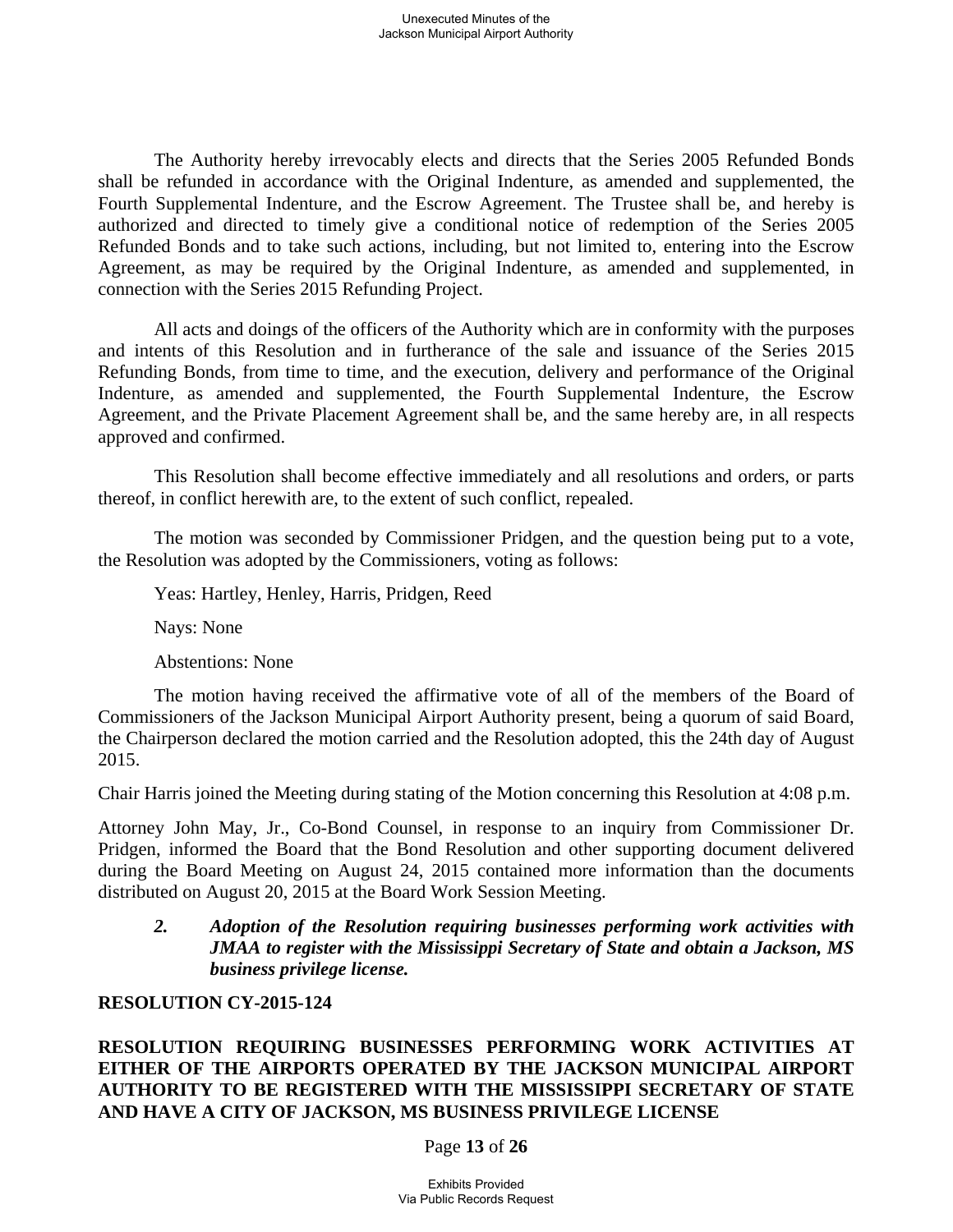Upon motion by Commissioner Reed, seconded by Commissioner Dr. Pridgen, the following **RESOLUTION** was made and unanimously approved.

**WHEREAS**, the Jackson-Medgar Wiley Evers International Airport ("JMWEIA") is operated by the Jackson Municipal Airport Authority ("JMAA") and it is located in the City of Jackson, MS; and

**WHEREAS**, the Hawkins Field Airport ("Hawkins") is operated by the Jackson Municipal Airport Authority ("JMAA") and it is located in the City of Jackson, MS; and

**WHEREAS**, JMAA contracts with businesses that perform work activities at JMWEIA and Hawkins and, in those instances, the businesses are performing work activities within the corporate limits of Jackson, MS; and

**WHEREAS**, the MS Secretary of State will register any business that requests to be registered; and

**WHEREAS**, the City of Jackson, MS will issue a Business Privilege License to any business performing work activities in the City of Jackson, MS that requests a license; and

**WHEREAS**, the JMAA Board of Commissioners desire to adopt a policy that requires, after October 1, 2015, all businesses that either initially contract with JMAA or renew/extend an existing contract with JMAA and during the course of the contract will perform work activities at either JMWEIA or Hawkins, shall be registered with the MS Secretary of State and have a City of Jackson, MS Business Privilege License.

**NOW BE IT THEREFORE RESOLVED**, by the JMAA Board of Commissioners that after October 1, 2015, all businesses that either initially contract with JMAA or renew/extend an existing contract with JMAA and during the course of the contract will perform work activities at either Jackson Medgar Wiley Evers International Airport or Hawkins Field Airport shall be registered with the MS Secretary of State and have a City of Jackson, MS Business Privilege License before performing services for JMAA. Further, businesses shall provide JMAA with documents verifying their compliance with this policy before performing any services for JMAA, pursuant to any new/renewed/extended contract with JMAA.

Yeas: Hartley, Pridgen, Harris, Reed, Henley Nays: None Abstentions: None August 24, 2015

Chair Harris moved to the end of the Agenda Commissioner Hartley's proposed resolution to create a committee to study JMAA's process and procedure as to awarding contracts.

# **VI. ACTION ITEMS**

# **A. Financial Matters**

**1.** *Financial Reports for July 2015:*

Page **14** of **26** Exhibits Provided Via Public Records Request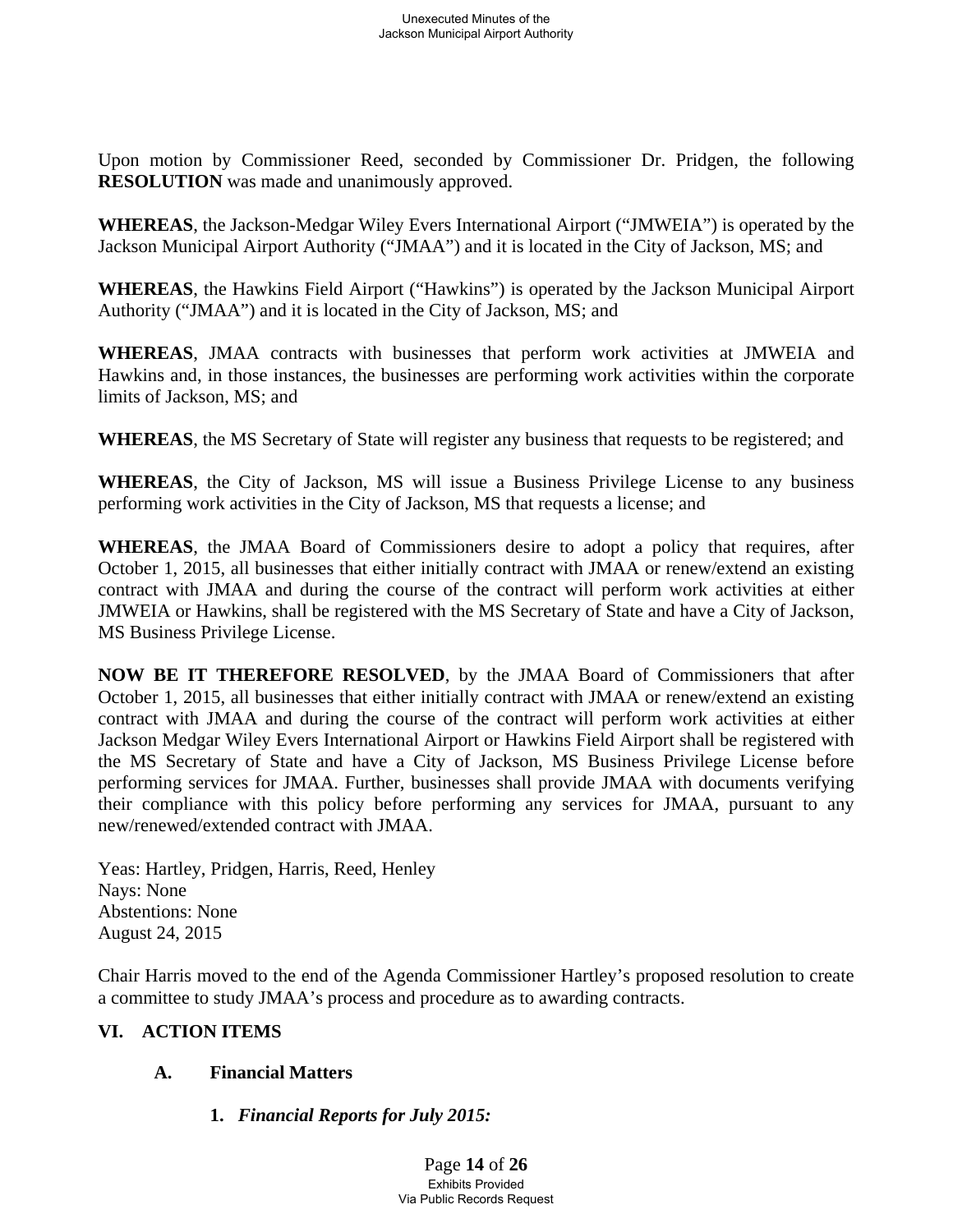Chair Harris directed the Board's attention to the Balance Sheet, Income Statement and the Claims Docket for July, 2015 included in the Packet.

## **RESOLUTION CY-2015-125**

## **RESOLUTION ACCEPTING/APPROVING JULY FINANCIAL REPORTS**

Upon motion by Commissioner Pastor Henley, seconded by Vice Chair Hartley, the following **RESOLUTION** was made and approved by unanimous vote.

**WHEREAS,** the Board of Commissioners (the "Board") of the Jackson Municipal Airport Authority (the "Authority") has reviewed and considered the Authority's Balance Sheet and Income Statement ("the Financial Reports") for the month and period ending July 31, 2015, which was included in the Packet, pages 29-32, and was distributed to the Board prior to the July Regular Meeting of the Board.

**IT IS THEREFORE, RESOLVED** that the Board hereby accepts and approves the Financial Reports: Balance Sheet and Income Statement for July, 2015.

Yeas: Hartley, Pridgen, Harris, Reed, Henley Nays: None Abstentions: None

August 24, 2015

c. Claims Docket for July, 2015: Approve…………….............................Page 33

## **RESOLUTION CY-2015-126**

#### **RESOLUTION APPROVING CLAIMS DOCKET**

Upon motion by Vice Chair Hartley, seconded by Commissioner Reed, the following **RESOLUTION** was made and approved by unanimous vote.

**WHEREAS**, the Board of Commissioners (the "Board") of the Jackson Municipal Airport Authority (the "Authority") has reviewed and considered the Authority's Claims Docket ("Claims") for the month and period ending July 31, 2015, which were included in the Packet, pages 33-37 and was distributed to the Board prior to the August 24, 2015 Regular Monthly Meeting of the Board.

## Page **15** of **26**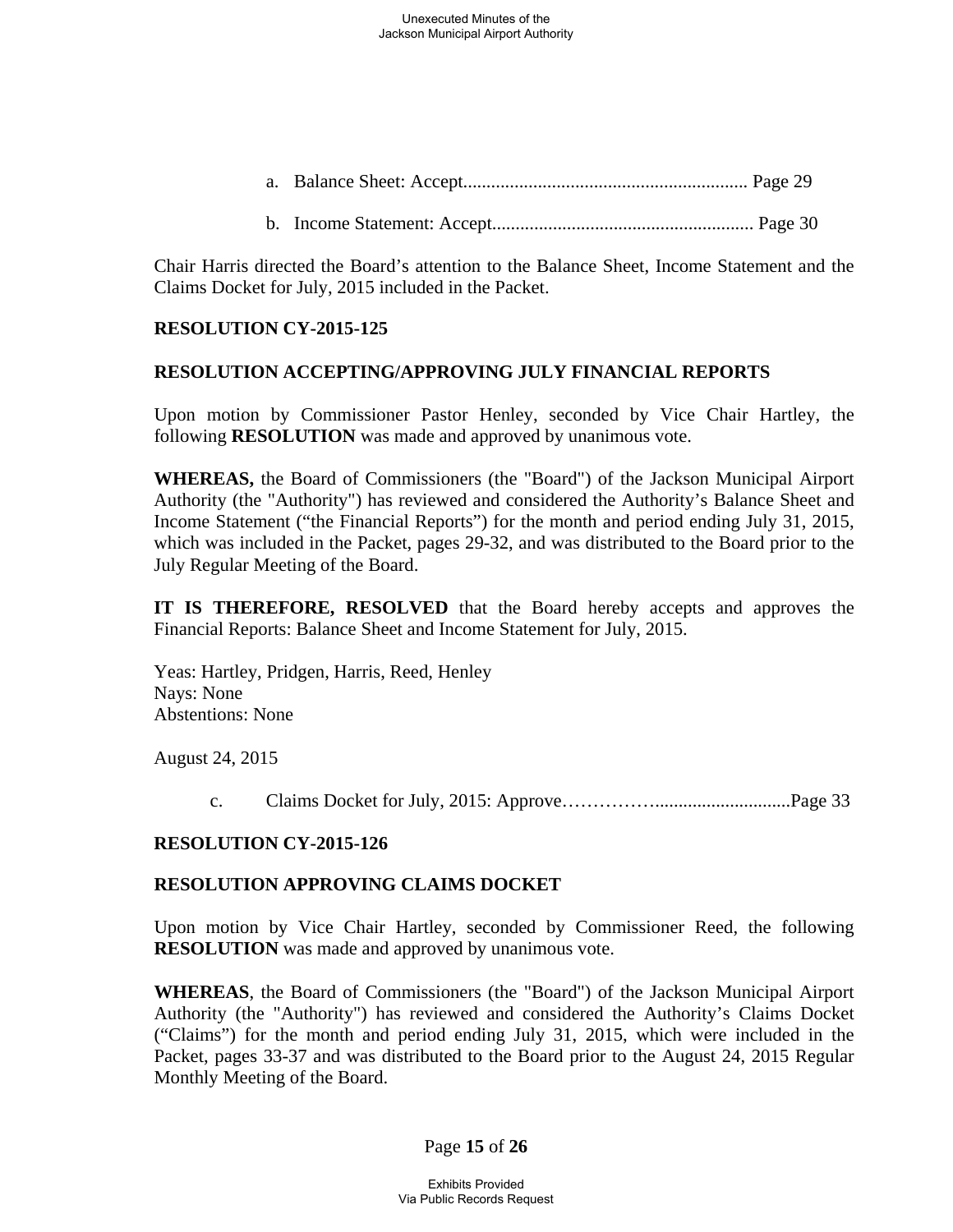**IT IS THEREFORE, RESOLVED** that the Board hereby authorizes payment of the Claims in the amount of \$859,422.39.

Yeas: Hartley, Pridgen, Harris, Reed, Henley Nays: None Abstentions: None

August 24, 2015

#### **B. Service Agreements**

None

#### **C. Construction Projects**

*1. JMAA Project No. 003-15 Remediation and Renovation of Fifth Floor Terminal Office Space, JAN: Authorize Agreement (M3A Architecture, PLLC)……………………….…………………………………………Page 38* 

#### **RESOLUTION CY-2015-127**

## **RESOLUTION AUTHORIZING EXECUTION OF A PROFESSIONAL SERVICES AGREEMENT WITH M3A ARCHITECTURE, PLLC FOR ARCHITECTURAL, ENGINEERING AND RELATED SERVICES AS TO THE ASSESSMENT AND RENOVATION OF FIFTH FLOOR TERMINAL BUILDING OFFICE SPACE AT JACKSON MEDGAR WILEY EVERS INTERNATIONAL AIRPORT**

Upon motion by Commissioner Pastor Henley, seconded by Commissioner Dr. Pridgen, the following **RESOLUTION** was made and unanimously approved.

**WHEREAS**, the Board has considered the request of JMAA's staff for authority to enter into a professional services agreement with M3A Architecture, PLLC, a certified Disadvantaged Business Enterprise (DBE) of Jackson, Mississippi, for architectural, engineering, and related services in connection with the assessment and renovation of the fifth floor office space area at the Jackson-Medgar Wiley Evers International Airport Terminal Building. Fees for services and associated expenses are not to exceed \$72,000.00. The term of agreement will be through the completion of the project. These architectural services fees are based on 8% of construction estimate of \$900,000; and

**WHEREAS**, M3A will be supported by the following sub-consultants, both of which are in Jackson, Mississippi and are certified DBEs: Advanced Environmental Consultant, Inc. and Integrated Management Services, Inc.; and

**WHEREAS**, the Board finds that such request, which is fully explained in the Memorandum dated July 29, 2015, at pages 38-40 of the Meeting Packet, ought to be granted.

> Page **16** of **26** Exhibits Provided Via Public Records Request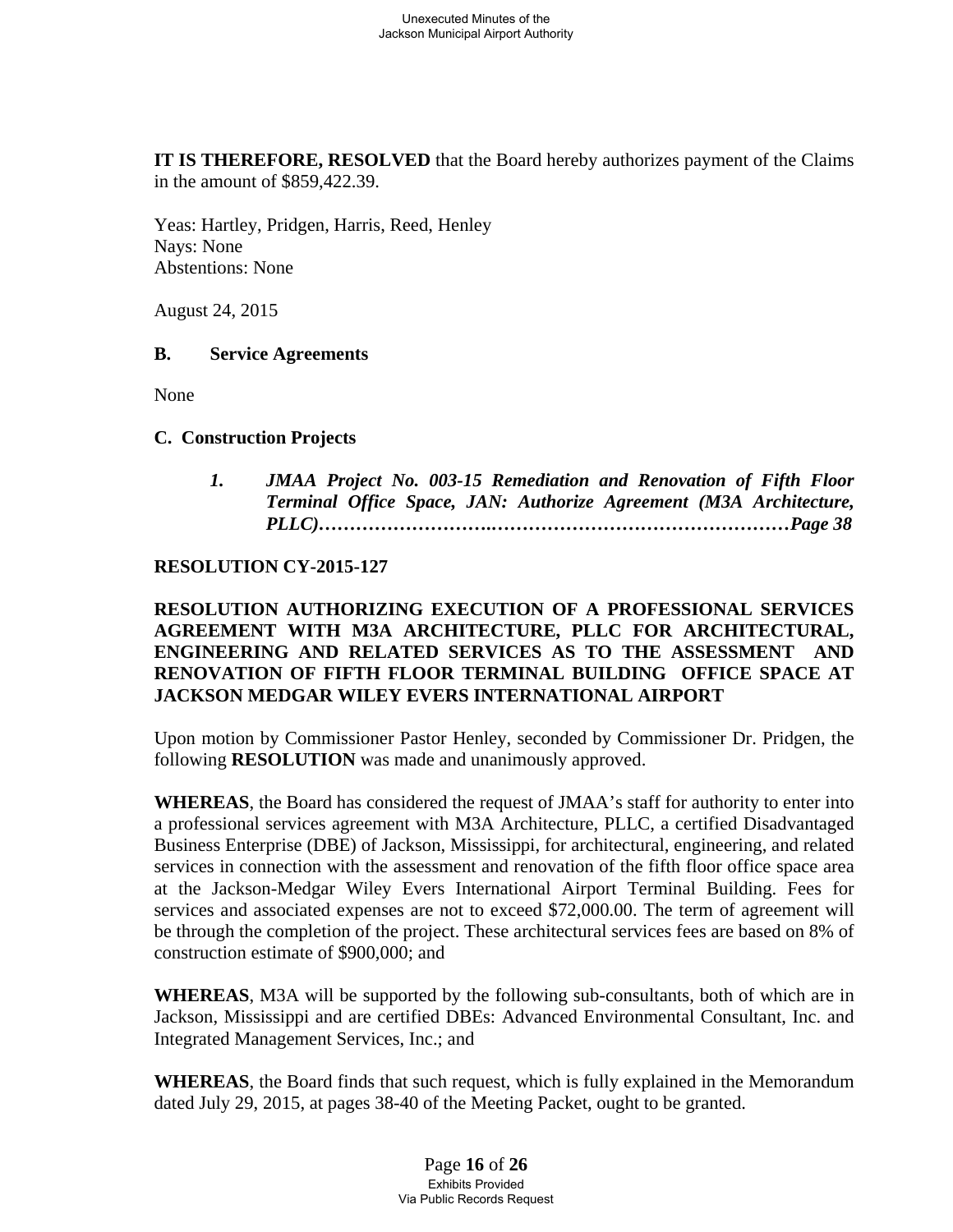**IT IS THEREFORE, RESOLVED** that the Board authorizes JMAA's staff to enter into a professional services agreement with M3A Architecture, PLLC, a certified Disadvantaged Business Enterprise (DBE) of Jackson, Mississippi for architectural, engineering, and related services in connection with the assessment and renovation of the fifth floor office space area at Jackson-Medgar Wiley Evers International Airport Terminal Building. Fees for services and associated expenses are not to exceed \$72, 000.00. The term of agreement will be through the completion of the project. These architectural services fees are based on 8% of construction estimate of \$900,000.

**IT IS FURTHER, RESOLVED** that M3A will be supported by the following subconsultants, both of which are in Jackson, Mississippi and are certified DBEs: Advanced Environmental Consultant, Inc. and Integrated Management Services, Inc. The Board finds that such request is fully explained in the Memorandum dated July 29, 2015, at pages 38-40 of the Meeting Packet.

Yeas: Hartley, Pridgen, Harris, Reed, Henley Nays: None Abstentions: None

August 24, 2015

#### **D. Procurements**

None.

#### **E. Grants**

None.

#### **F. Other Matters**

*1. Utility Easement Installation, JAN: Authorize Agreement (Bellsouth Telecommunications, LLC d/b/a AT&T Mississippi*)..…………………………*Page 41*

#### **RESOLUTION CY-2015-128**

## **RESOLUTION AUTHORIZING EXECUTION OF AN UTILITY INSTALLATION AGREEMENT AND EASEMENT WITH BELLSOUTH TELECOMMUNICATIONS, LLC D/B/A AT&T MISSISSIPPI**

Upon Motion by Commissioner Pastor Henley, seconded by Vice Chair Hartley, the following **RESOLUTION** was made and unanimously approved.

**WHEREAS**, the Board has considered the request of staff for: (i) authorization to execute a utility installation agreement and easement with AT&T to allow an underground fiber optic

#### Page **17** of **26**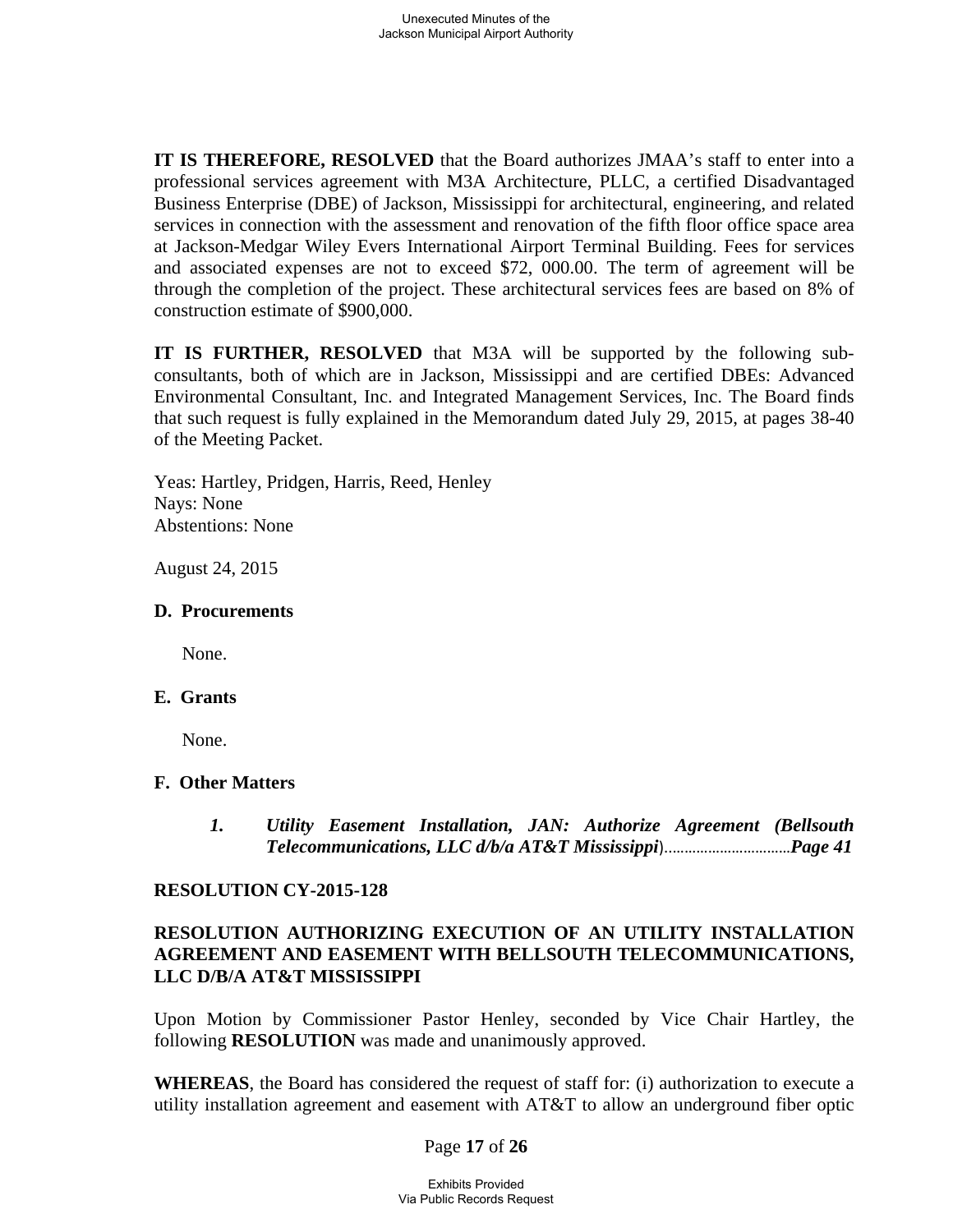communications cable to be installed at Jackson-Medgar Wiley Evers International Airport ("JAN"); and (ii) approval of a \$300 budget for legal review of the associated documents; and

**WHEREAS**, The Board finds that such requests, which are fully explained in the Memorandum dated August 3, 2015, at pages 41-42 of the Meeting Packet, ought to be granted.

**IT IS THEREFORE, RESOLVED** that JMAA's Staff is authorized to: (i) execute a utility installation agreement and easement with AT&T to allow an underground fiber optic communications cable to be installed at Jackson-Medgar Wiley Evers International Airport ("JAN"); and (ii) approval of a \$300 budget for legal review of the associated documents. The Board finds that such requests are fully explained in the Memorandum dated August 3, 2015, at pages 41-42 of the Meeting Packet.

Yeas: Hartley, Pridgen, Harris, Reed, Henley Nays: None Abstentions: None

August 24, 2015

*2. G.A.T. – Airline Ground Support, Inc., Terminal and Ground Support Services Operating Agreement for United Airlines, JAN: Authorize Agreement………………………………………......……..…………Page 43* 

## **RESOLUTION-CY-2015-129**

## **RESOLUTION AUTHORIZING NEGOTIATION AND EXECUTION OF AN OPERATING AGREEMENT WITH G.A.T. AIRLINE GROUND SUPPORT, INC. TO PROVIDE TERMINAL AND GROUND SUPPORT SERVICES FOR UNITED AIRLINES**

Upon Motion by Commissioner Pastor Henley, seconded by Vice Chair Hartley, the following **RESOLUTION** was made and unanimously approved.

**WHEREAS,** the Board has considered the request of JMAA's staff for approval: (i) to negotiate and execute a Terminal and Ground Support Services Operating Agreement ("Operating Agreement") with GAT Airline Ground Support, Inc., ("GAT") of Mobile, Alabama, an Alabama Corporation, registered and in good standing with the Mississippi Secretary of State, to provide commercial air carrier support services to United Airlines' air transportation system at the Jackson-Medgar Wiley Evers International Airport ("JAN"), beginning September 24, 2015; and (ii) to spend \$300.00 of the budget for legal assistance in preparing the operating agreement. Staff also seeks approval to execute an Operating Agreement with GAT that requires GAT to pay Jackson Municipal Airport Authority ("JMAA"), monthly, equal to five percent (5%) of GAT's gross revenues generated from its work at JAN, and

> Page **18** of **26** Exhibits Provided Via Public Records Request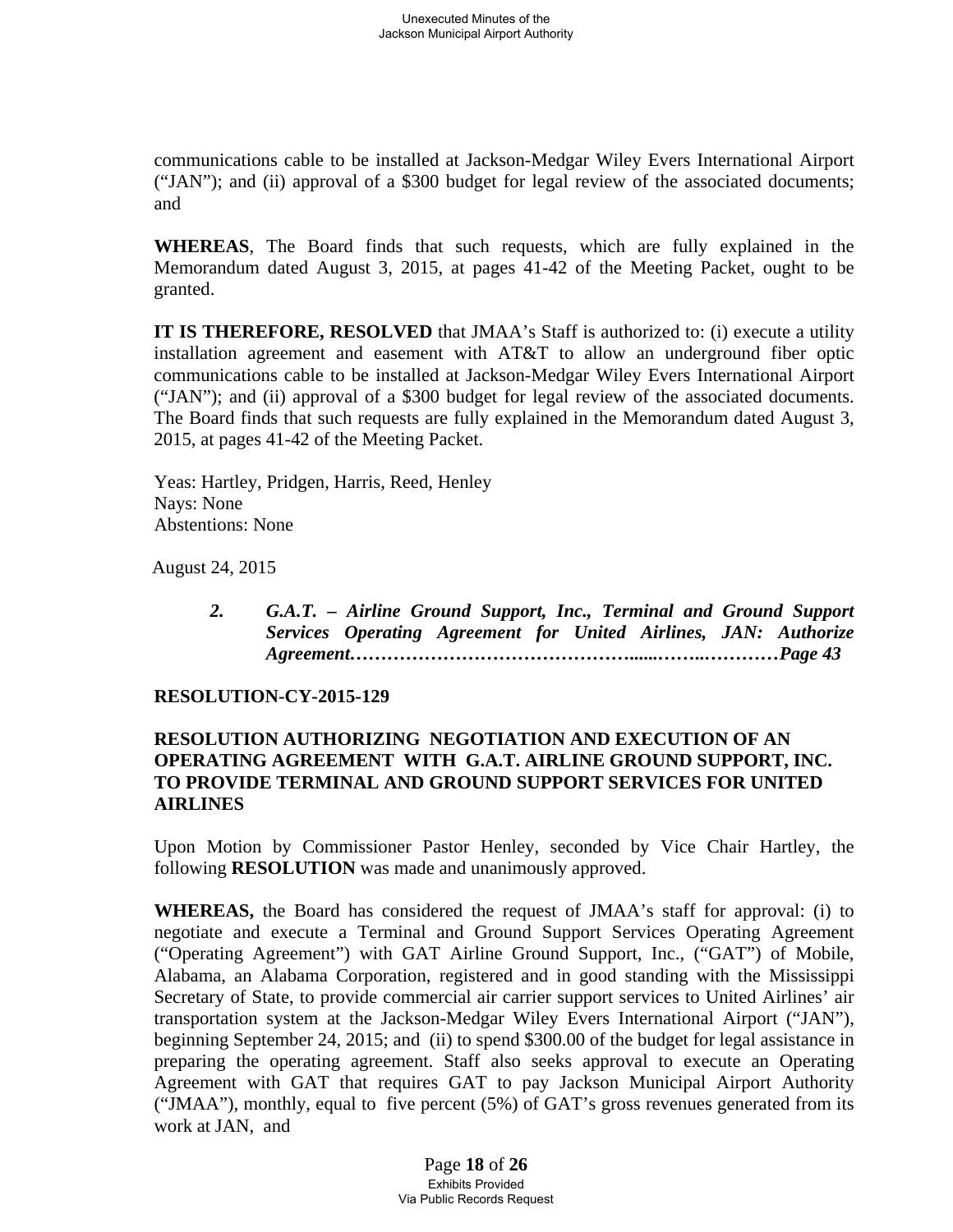**WHEREAS**, The Board finds that such requests, which are fully explained in the Memorandum dated August 5, 2015, at pages 43-44 of the Meeting Packet, ought to be granted.

**IT IS THEREFORE, RESOLVED** that JMAA' Staff is authorized: (i) to negotiate and execute a Terminal and Ground Support Services Operating Agreement ("Operating Agreement") with GAT Airline Ground Support, Inc., ("GAT") of Mobile, Alabama, an Alabama Corporation, registered and in good standing with the Mississippi Secretary of State, to provide commercial air carrier support services to United Airlines' air transportation system at the Jackson-Medgar Wiley Evers International Airport ("JAN"), beginning September 24, 2015; and (ii) to use \$300.00 of the budget for legal assistance in preparing the operating agreement; and (iii) execute an Operating Agreement which requires GAT to pay Jackson Municipal Airport Authority ("JMAA"), monthly, equal to five percent (5%) of GAT's gross revenues generated from its work at JAN. The Board finds that such requests are fully explained in the Memorandum dated August 5, 2015, at pages 43-44 of the Meeting Packet.

Yeas: Hartley, Pridgen, Harris, Reed, Henley Nays: None Abstentions: None

August 24, 2015

 *3. 2015 Market Rent Study for Hawkins Field: Approve Study Results and Authorize Rent Adjustments (Aviation Management Consulting Group)…..…………………………………………………………Page 45*

#### **RESOLUTION CY-2015-130**

## **RESOLUTION ACCEPTING AVIATION MANAGEMENT CONSULTING GROUP'S MARKET RENT STUDY FOR HAWKINS FIELD AND AUTHORIZING ADJUSTMENT OF THE PROPERTY RENTAL SCHEDULE FOR HAWKINS FIELD**

Upon Motion by Commissioner Reed, seconded by Commissioner Dr. Pridgen, the following **RESOLUTION** was made and unanimously approved.

**WHEREAS**, the Board has considered the request of JMAA's staff for: (i) acceptance of the Market Rent Study for Hawkins Field ("the Study") produced by Aviation Management Consulting Group ("AMCG"); and (ii) authority to adjust the property Rental Schedule for Hawkins Field Airport ("HKS") properties to a new Fair Market Value, as established by the Study, effective October 1, 2015. The recommended changes to the current Rental Schedule will represent a \$5,432.73 or 6.3% annual increase in overall rental revenue generated at HKS; and

#### Page **19** of **26**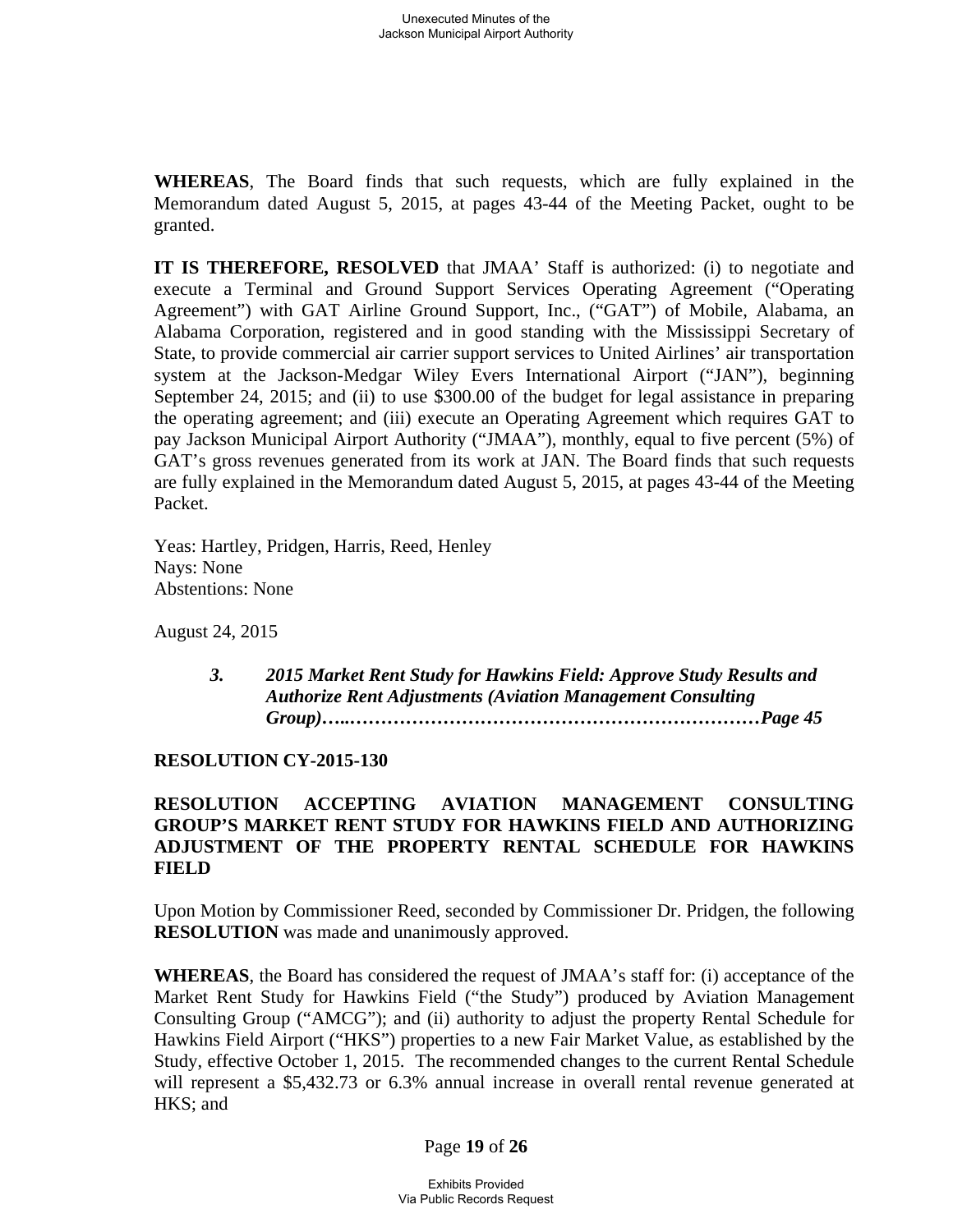**WHEREAS**, The Board finds that such requests, which are fully explained in the Memorandum dated July 1, 2015, along with Attachment 1, at pages 45-47 of the Meeting Packet, ought to be granted.

**IT IS THEREFORE, RESOLVED** that JMAA's Staff is authorized to: (i) accept the Market Rent Study for HKS ("the Study") produced by Aviation Management Consulting Group ("AMCG"); and (ii) adjust the property Rental Schedule for Hawkins Field Airport ("HKS") properties to a new Fair Market Value, as established by the Study, effective October 1, 2015. The recommended changes to the current Rental Schedule will represent a \$5,432.73 or 6.3% annual increase in overall rental revenue generated at HKS. The Board finds that such requests are fully explained in the Memorandum dated July 1, 2015, along with Attachment 1, at pages 45-47 of the Meeting Packet.

Yeas: Hartley, Pridgen, Harris, Reed, Henley Nays: None Abstentions: None

August 24, 2015

#### *4. AMAC Southeast Regional Forum-Welcoming Reception, JMAA: Authorize Agreement (The Iron Horse Grill).***……..***…………………Page 48*

#### **RESOLUTION CY-2015-131**

## **RESOLUTION AUTHORIZING EXECUTION OF AN AGREEMENT WITH IRON HORSE GRILL TO HOST A WELCOMING RECEPTION ON OCTOBER 14, 2015**

Upon Motion by Vice Chair Hartely, seconded by Commissioner Pastor Henley, the following **RESOLUTION** was made and unanimously approved.

**WHEREAS**, the Board has considered Staff's request for authority to negotiate and execute an Agreement with The Iron Horse Grill of Jackson, Mississippi regarding hosting a Welcoming Reception ("Reception") on October 14, 2015 from 6 p.m. to 8 p.m. in connection with the AMAC Southeast Regional Forum ("Forum"). The fees for hosting the Reception and providing ground transportation services, food, beverages, and other associated services shall not exceed \$10,000.00; and

**WHEREAS**, The Board finds that such request, which is fully explained in the Memorandum dated August 2, 2015, at pages 48-50 of the Meeting Packet, ought to be granted.

**IT IS THEREFORE, RESOLVED** that JMAA's Staff is authorized to negotiate and execute an Agreement with The Iron Horse Grill of Jackson, Mississippi regarding hosting a Welcoming Reception ("Reception") on October 14, 2015 from 6 p.m. to 8 p.m. in connection with the AMAC Southeast Regional Forum ("Forum"). The fees for hosting the

> Page **20** of **26** Exhibits Provided Via Public Records Request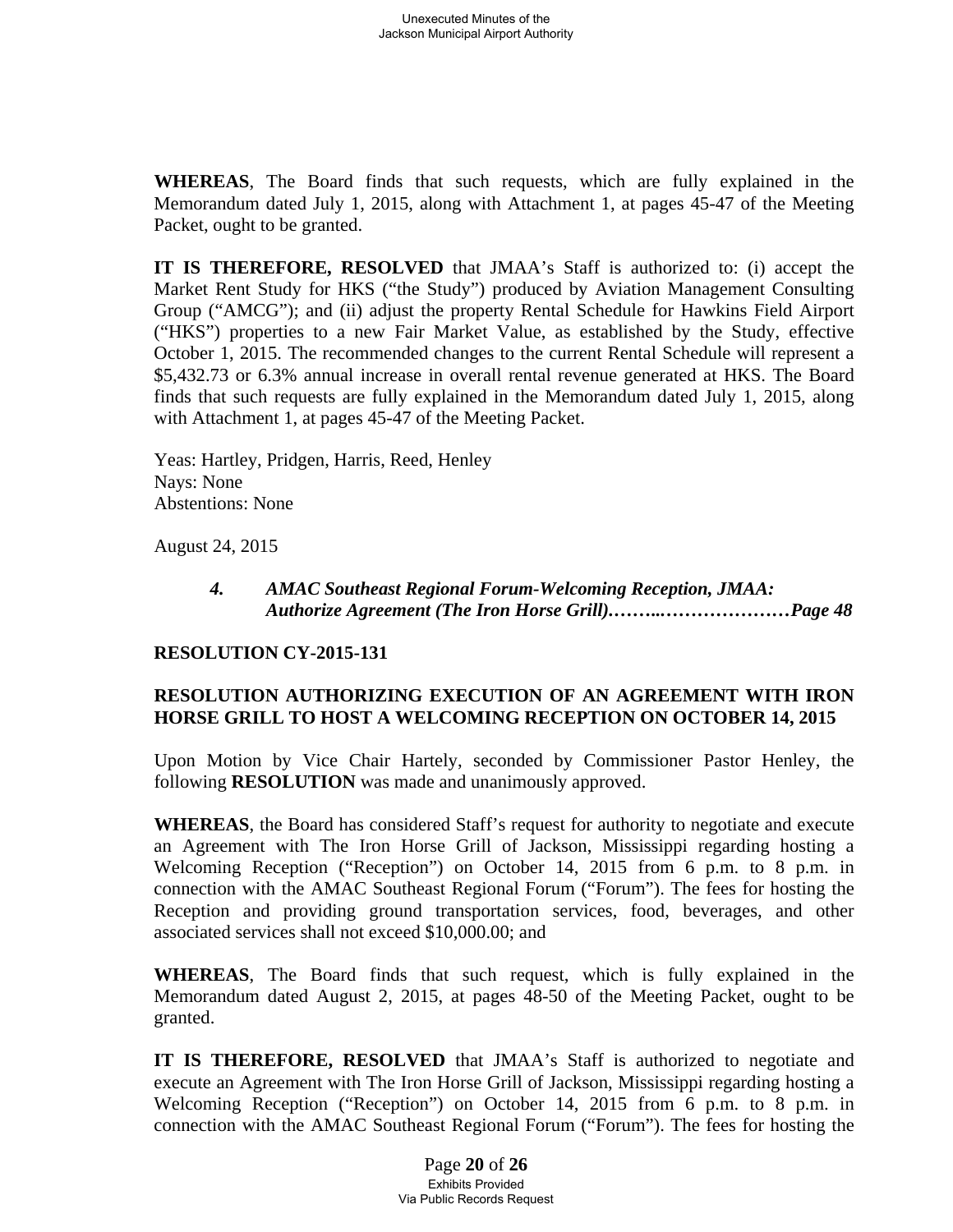Reception and providing ground transportation services, food, beverages, and other associated services shall not exceed \$10,000.00. The Board finds that such request is fully explained in the Memorandum dated August 2, 2015, at pages 48-50 of the Meeting Packet.

Yeas: Hartley, Pridgen, Harris, Reed, Henley Nays: None Abstentions: None

August 24, 2015

 *5. AMAC Southeast Regional Forum-Commissioner's Roundtable, JMAA: Authorize Agreement (Animer, LLC)………………..………………Page 51*

## **RESOLUTION CY-2015-132**

## **RESOLUTION AUTHORIZING EXECUTION OF AN AGREEMENT WITH ANIMER CONSULTING, LLC TO FACILITATE THE COMMISSIONER'S ROUNDTABLE AT THE AMAC SOUTHEAST REGIONAL FORUM**

Upon Motion by Commissioner Dr. Pridgen, seconded by Commissioner Reed, the following **RESOLUTION** was made and unanimously approved.

**WHEREAS**, the Board has considered Staff's request for authority to negotiate and execute an Agreement with Animer Consulting, LLC ("Animer"), a Maryland Limited Liability Corporation, located in Montgomery Village, Maryland, to facilitate the Commissioner's Roundtable at the AMAC Southeast Regional Forum scheduled for Thursday, October 15, 2015 and provide a summary report of the Roundtable Discussion. The fees and associated expenses shall not exceed \$3,000.00. The term of the Agreement will be from date of execution of the Agreement through October 31, 2015; and

**WHEREAS**, the term extends through October 31, 2015 to allow Animer a sufficient amount of time to prepare and submit a summary report of the Roundtable Discussion; and

**WHEREAS**, The Board finds that such request, which is fully explained in the Memorandum dated August 2, 2015, at pages 51-53 of the Meeting Packet, ought to be granted.

**IT IS THEREFORE, RESOLVED** that JMAA's Staff is authorized to negotiate and execute an Agreement with Animer Consulting, LLC ("Animer"), a Maryland Limited Liability Corporation, located in Montgomery Village, Maryland, to facilitate the Commissioner's Roundtable at the AMAC Southeast Regional Forum scheduled for Thursday, October 15, 2015 and provide a summary report of the Roundtable Discussion. The fees and associated expenses shall not exceed \$3,000.00. The term of the Agreement will be from date of execution of the Agreement through October 31, 2015 to allow Animer a sufficient amount of time to prepare and submit a summary report of the Roundtable

#### Page **21** of **26**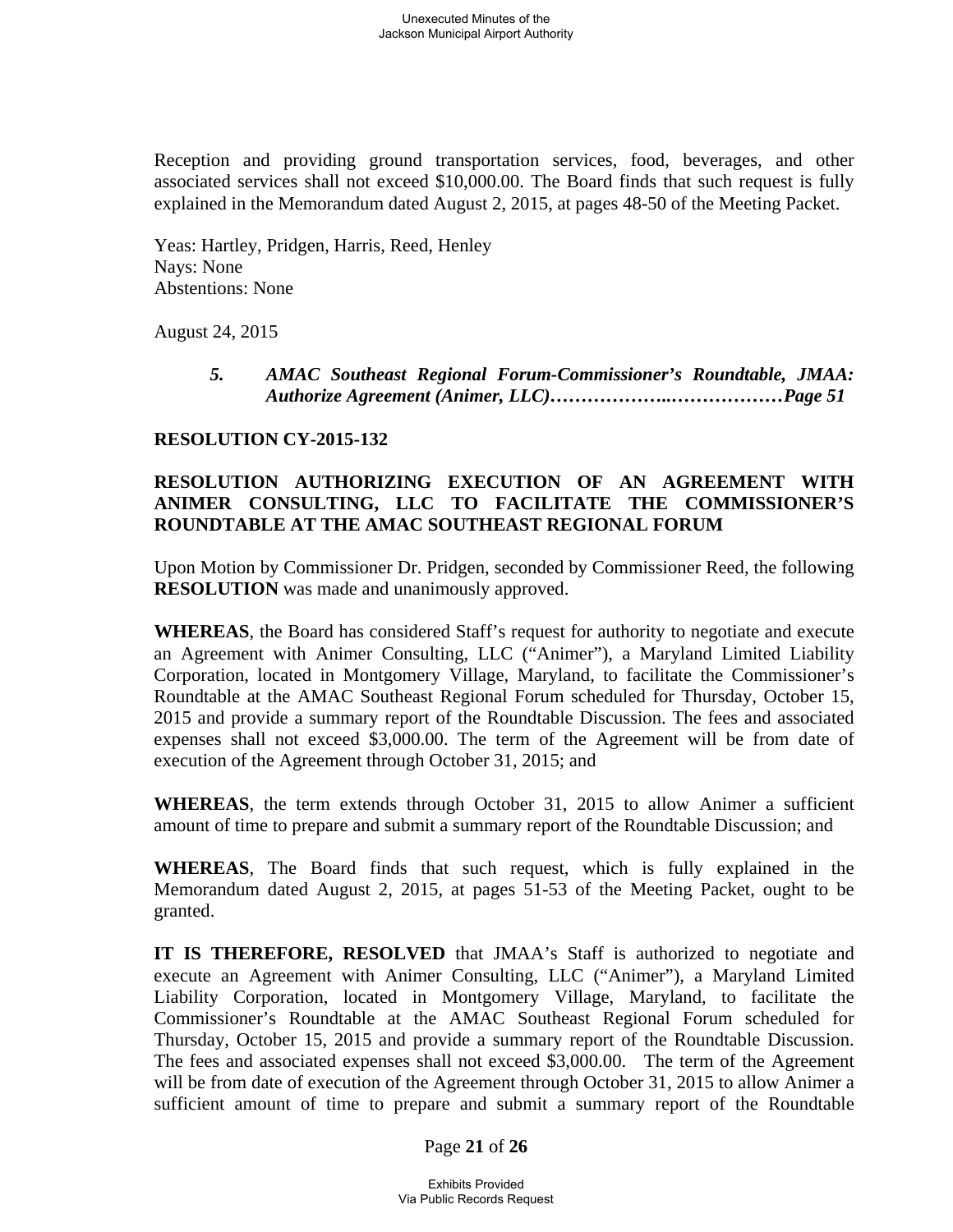Discussion. The Board finds that such request is fully explained in the Memorandum dated August 2, 2015, at pages 51-53 of the Meeting Packet.

Yeas: Hartley, Pridgen, Harris, Reed, Henley Nays: None Abstentions: None

August 24, 2015

 *6. Lease and Concession Agreement for the Food & Beverage Concessions at Jackson-Medgar Wiley Evers International Airport, JAN: Authorize Lease Extension (Host International, Inc.)………………………………..Page 54* 

#### **RESOLUTION CY-2015-133**

## **RESOLUTION AUTHORIZING EXECUTION OF AN EXTENSION OF THE CURRENT FOOD AND BEVERAGE CONCESSIONS' AGREEMENT WITH HOST INTERNATIONAL, INC.**

Upon Motion by Vice Chair Hartley, seconded by Commissioner Henley, the following **RESOLUTION** was made and unanimously approved.

**WHEREAS**, the Board has considered Staff's request for authority to: (i) extend the current Food and Beverage Concessions' Agreement ("Agreement") with Host International, Inc., ("Host") of Bethesda, Maryland, a Delaware Corporation, registered and in good standing with the Mississippi Secretary of State, for an eighteen (18) month period beginning November 4, 2015 and ending May 3, 2017; and (ii) for approval of a \$300.00 budget for legal assistance with the extension document; and

**WHEREAS**, The Board finds that such requests, which are fully explained in the Memorandum dated August 4, 2015, at pages 54-55 of the Meeting Packet, ought to be granted.

**IT IS THEREFORE, RESOLVED** that: (i) JMAA's Staff is authorized to extend the current Food and Beverage Concessions' Agreement ("Agreement") with Host International, Inc., ("Host") of Bethesda, Maryland, a Delaware Corporation, registered and in good standing with the Mississippi Secretary of State, for an eighteen (18) month period beginning November 4, 2015 and ending May 3, 2017; and (ii) a \$300.00 budget for legal assistance with the extension document is approved. The Board finds that such requests are fully explained in the Memorandum dated August 4, 2015, at pages 54-55 of the Meeting Packet.

Yeas: Hartley, Pridgen, Harris, Reed, Henley Nays: None Abstentions: None

August 24, 2015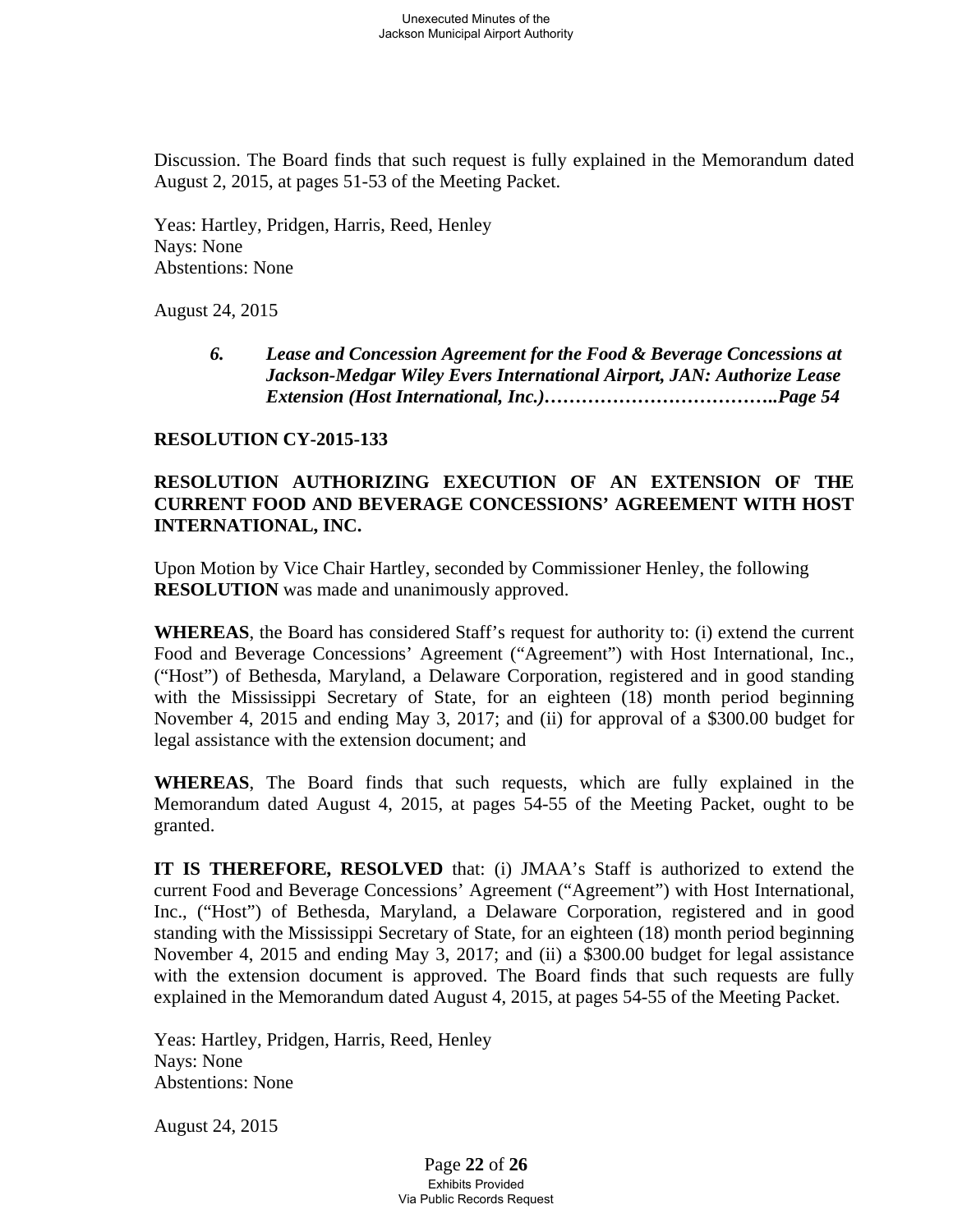*7. Lease and Concession Agreement for the News & Gift Concession at Jackson-Medgar Wiley Evers International Airport, JAN: Authorize Amendment (AMS-AJA Jackson J.V.)……………………….………Page 56*

#### **RESOLUTION CY-2015-134**

## **RESOLUTION AUTHORIZING AN AMENDMENT OF THE NEWS & GIFT CONCESSIONS' AGREEMENT WITH AMS-AJA JACKSON JOINT VENTURE**

Upon Motion by Vice Chair Hartley, seconded by Commissioner Henley, the following **RESOLUTION** was made and unanimously approved.

**WHEREAS**, the Board has considered Staff's request for: (i) authority to amend the current News & Gift Concessions' Agreement ("Agreement") with AMS-AJA Jackson J.V., ("AMS-AJA") a joint venture comprised of: (1) Airport Management Services, a Delaware Limited Liability Company based in East Rutherford, New Jersey; and (2) AJA Management & Technical Services, Inc., a Mississippi Corporation, with its principal office located in Jackson, Mississippi, to provide concessions at the Jackson-Medgar Evers International Airport; and (ii) approval of a \$300.00 budget for legal assistance with the extension document. The proposed amendments to the current Agreement will: (i) extend the term of the Agreement for an additional eighteen (18) months with a new termination date of May 3, 2017; (ii) reduce the Minimum Annual Guarantee ("MAG") paid by AMS-AJA by 13% from \$217,166 to \$188,934, beginning on November 4, 2015; and (iii) increase the square footage, leased by AMS-AJA by 179 square feet; and

**WHEREAS**, The Board finds that such requests, which are fully explained in the Memorandum dated August 4, 2015, at pages 56-57 of the Meeting Packet, ought to be granted.

**IT IS THEREFORE, RESOLVED** that: (i) JMAA's Staff is authorized to amend the current News & Gift Concessions' Agreement ("Agreement") with AMS-AJA Jackson J.V., ("AMS-AJA") a joint venture comprised of: (1) Airport Management Services, a Delaware Limited Liability Company based in East Rutherford, New Jersey; and (2) AJA Management & Technical Services, Inc., a Mississippi Corporation, with its principal office located in Jackson, Mississippi, to provide concessions at the Jackson-Medgar Evers International Airport; and (ii) a \$300.00 budget for legal assistance with the extension document is approved. The proposed amendments to the current Agreement will: (i) extend the term of the Agreement for an additional eighteen (18) months with a new termination date of May 3, 2017; (ii) reduce the Minimum Annual Guarantee ("MAG") paid by AMS-AJA by 13% from \$217,166 to \$188,934, beginning on November 4, 2015; and (iii) increase the square footage, leased by AMS-AJA by 179 square feet. The Board finds that such requests are fully explained in the Memorandum dated August 4, 2015, at pages 56-57 of the Meeting Packet.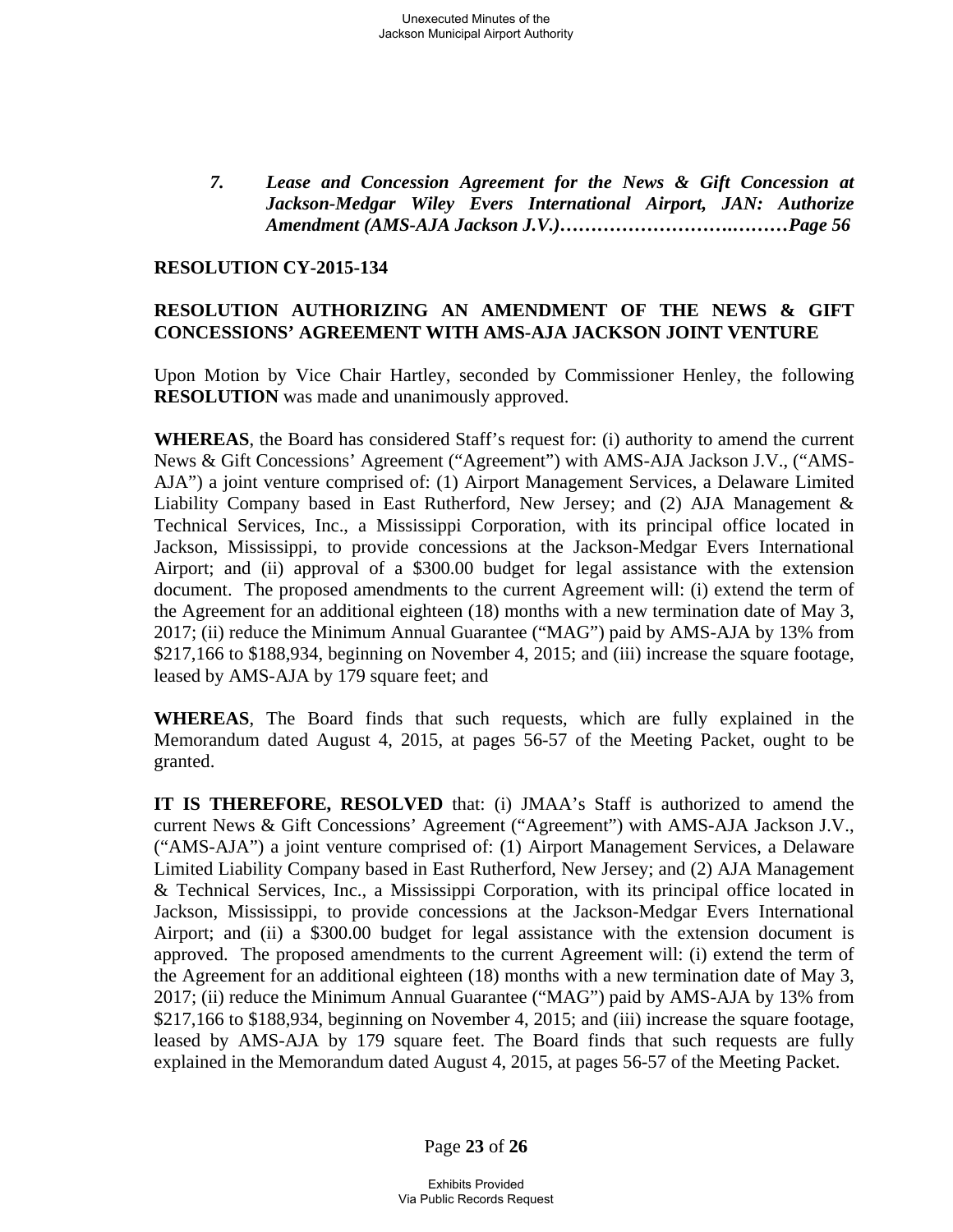Yeas: Hartley, Pridgen, Harris, Reed, Henley Nays: None Abstentions: None

August 24, 2015

Mr. Newman then recognized Mike Blakely, Vice President of Business Development, Hudson News, Inc., and Andrew Jenkins, Founder and President, AJA Management and Technical Services, Inc. and thanked them for their attendance.

Chair Harris then recognized Preston McKay, Project Manager at M3A Architecture, PLLC, and thanked him for his attendance.

## *8. Board Travel*

 *None* 

#### **G. New Business**

Commissioner Hartley discussed with the Board his proposed Resolution to create a committee to study JMAA's process and procedures as to awarding contracts.

After discussion of the proposed Resolution by the Commissioners, Vice Chair Hartley withdrew the proposed Resolution from further consideration at that time.

## **OPEN SESSION**

Commissioner Henley then moved that the Board go into a Closed Session to discuss whether to go into an Executive Session to consider matters that he believed can be discussed in Executive Session, and Commissioner Dr. Pridgen seconded the motion.

The Board by a vote of 5-0 resolved that the session be closed. Chair Harris asked all, except Mr. Carl D. Newman, CEO, attorneys from Walker Group, PC and The May Law Firm, to leave the room.

All present with the exceptions noted were directed to vacate the room; this was done.

The Board went into Closed Session at 4:51 p.m.

#### **CLOSED SESSION**

Commissioner Henley then moved that the Board enter into Executive Session to discuss a pending litigation matter related to incumbent JMAA personnel. Commissioner Dr. Pridgen seconded the motion to enter Executive Session and the Commissioners voted 5-0 to enter Executive Session for the stated purposes.

> Page **24** of **26** Exhibits Provided Via Public Records Request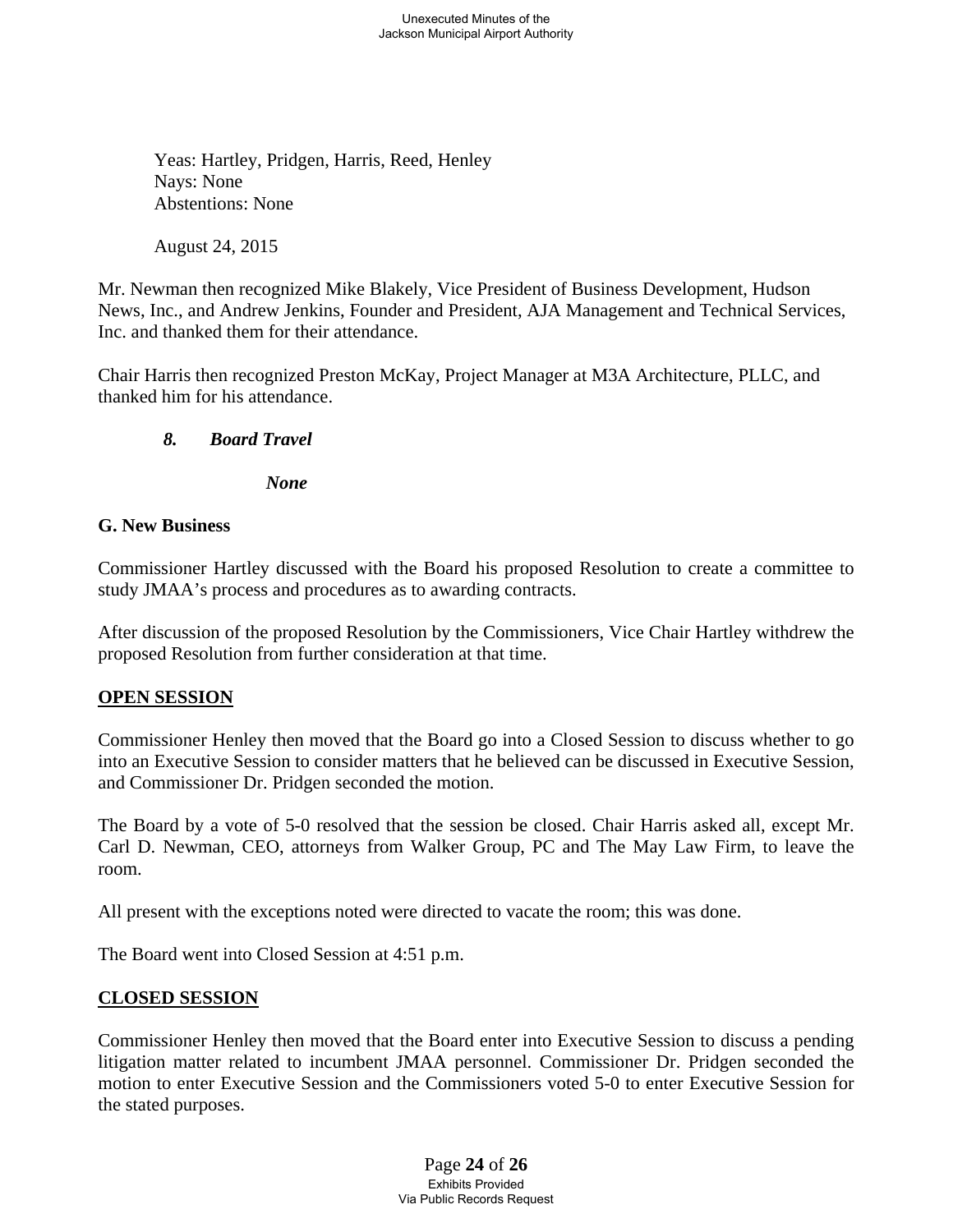The Closed Session ended at 5:00 p.m.

#### **OPEN SESSION**

Chair Harris then invited all persons outside the room to re-enter, some did.

Chair Harris then stated in open session that the Board, during Closed Session, voted to enter into Executive Session to consider a pending litigation matter related to incumbent JMAA personnel.

Chair Harris asked all present, with the exception of Mr. Carl D. Newman, CEO, attorneys from Walker Group, PC and The May Law Firm, to leave the room.

The Board went into Executive Session at 5:01 pm.

#### **EXECUTIVE SESSION**

The Board, during Executive Session, discussed a pending litigation matter related to incumbent JMAA personnel and took no action.

Commissioner Pastor Henley moved to close the Executive Session, Vice Chair Hartley seconded the motion, and the Commissioners voted 5-0 to end the Executive Session.

The Executive Session ended at 5:20 p.m.

Chair Harris then invited all persons outside the room to re-enter; some did, and Chair Harris announced that the meeting was once again open.

#### **OPEN SESSION**

All persons outside the room were invited to rejoin the meeting in open session; some persons present outside the room re-entered.

Chair Harris announced that the meeting was once again open. Chair Harris then announced that during Executive Session the Board discussed matters related to a pending litigation matter related to incumbent JMAA personnel and took no action.

Open Session reconvened at 5:22 p.m.

#### **VII. ADJOURNMENT**

Thereafter, it was moved by Vice Chair Hartley, seconded by Commissioner Pastor Henley, and unanimously resolved that the meeting of the Board be ADJOURNED at 5:23 p.m.

Page **25** of **26**